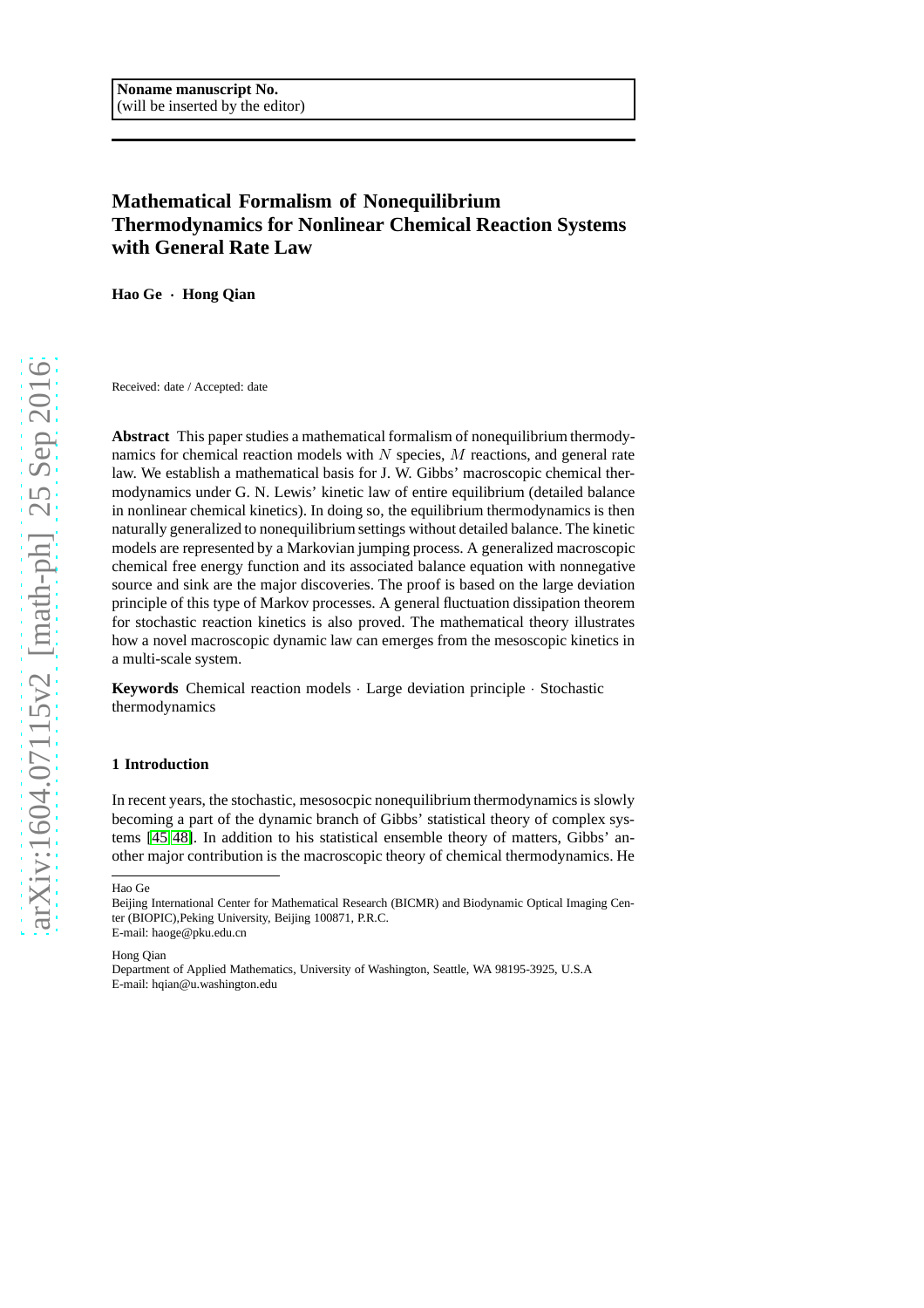was the first to formulate a *free energy function* and showed a variational principle for chemical reactions. Indeed, Waage-Guldberg's law of mass action kinetics was proven to be closely related to the variational principle with respect to that function, connecting thermodynamics with kinetics [\[51\]](#page-21-2). This paper concerns the mathematical theory of nonequilibrium thermodynamics for nonlinear chemical reaction systems

<span id="page-1-0"></span>
$$
\nu_{\ell 1}^+ X_1 + \nu_{\ell 2}^+ X_2 + \cdots \nu_{\ell N}^+ X_N \xrightarrow[r_{-\ell}]{r_{+\ell}} \nu_{\ell 1}^- X_1 + \nu_{\ell 2}^- X_2 + \cdots \nu_{\ell N}^- X_N, \qquad (1)
$$

in which  $1 \leq \ell \leq M$ : There are N species and M reactions.  $\nu_{ij} = (\nu_{ij}^- - \nu_{ij}^+)$  are called *stoichiometric coefficients*, they relate species to reactions. In a reaction vessel with rapidly stirred chemical solutions, the concentrations of the species at time  $t$ ,  $x_i(t)$  for  $X_i$ , satisfy the system of ordinary differential equations that describes the mass balance

<span id="page-1-1"></span>
$$
\frac{\mathrm{d}x_i(t)}{\mathrm{d}t} = \sum_{\ell=1}^M \nu_{\ell i} \Big( R_{+\ell}(\mathbf{x}) - R_{-\ell}(\mathbf{x}) \Big),\tag{2}
$$

with  $\mathbf{x} = (x_1, x_2, \dots, x_N)^T$  denoting the concentrations of these chemical species,  $R_{+\ell}(\mathbf{x})$  and  $R_{-\ell}(\mathbf{x})$  are the forward and backward fluxes for the  $\ell$ -th reaction with general form. For a meaningful thermodynamic analysis, we further assume that both  $R_{\pm\ell}(\mathbf{x}) \geq 0$  when all the components of x are positive.

On the other hand, chemical reactions at the individual molecule level are stochastic [\[41\]](#page-20-0). A mathematically more accurate description of the chemical kinetics in system [\(1\)](#page-1-0) is available. This is the stochastic theory of Chemical Master Equation (CME) first appeared in the work of Leontovich [\[39\]](#page-20-1) and Delbrück [\[9\]](#page-19-0), whose fluctuating trajectories can be exactly computed using the stochastic simulation method discussed by Doob, Gillespie, and others [\[10,](#page-19-1)[24\]](#page-20-2). The deterministic rate equations in [\(2\)](#page-1-1) has been proved, due to T. G. Kurtz, to be the macroscopic large-volume limit in finite time of this stochastic chemical reaction model [\[35,](#page-20-3)[6,](#page-19-2)[54\]](#page-21-3). The fundamental postulate in the stochastic theory is the notion of *elementary reaction*: Each and every transition in [\(1\)](#page-1-0) occurs with an exponential waiting time.

At finite volume V, denote  $r_{+\ell}(n; V)$  and  $r_{-\ell}(n; V)$  as the transition rates for the  $\ell^{th}$  forward and backward reactions, which satisfies  $\lim_{V\to\infty} V^{-1}r_{+\ell}(V\mathbf{x};V)$  =  $R_{+\ell}(\mathbf{x})$  and  $\lim_{V \to \infty} V^{-1} r_{-\ell}(V\mathbf{x}; V) = R_{-\ell}(\mathbf{x})$  for any x at the macroscopic limit  $V \to \infty$  [\[1\]](#page-19-3). Hence the stochastic trajectory of the copy numbers  $\mathbf{n} = (n_1, n_2, \cdots, n_N)$ can be expressed in terms of the random-time-changed Poisson representation [\[1\]](#page-19-3):

$$
n_j(t) = n_j(0) + \sum_{\ell=1}^{M} \nu_{\ell j} \left\{ Y_{+\ell} \left( \int_0^t r_{+\ell}(\mathbf{n}(s)) \, ds \right) - Y_{-\ell} \left( \int_0^t r_{-\ell}(\mathbf{n}(s)) \, ds \right) \right\},
$$
\n(3)

in which  $Y_{+\ell}$  and  $Y_{-\ell}$  are independent standard Poisson process with mean  $\mathbf{E}(Y_{\pm\ell}(u))$  =  $u_{\cdot}$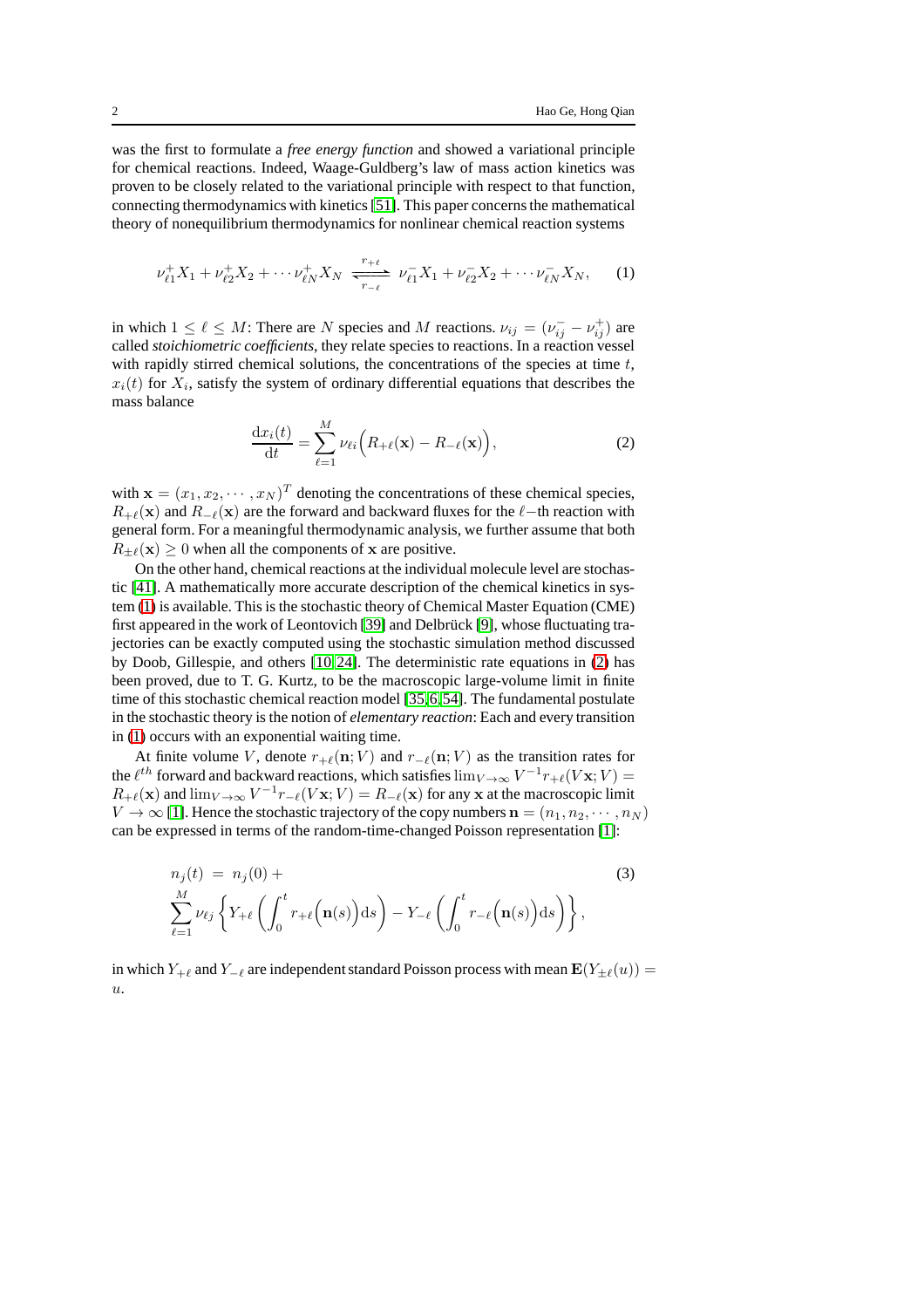The corresponding chemical master equation for the stochastic chemical reaction model, which is the Kolmogorov forward equation, is

<span id="page-2-0"></span>
$$
\frac{dp_V(\mathbf{n},t)}{dt} = \sum_{\ell=1}^M \Big[ p_V(\mathbf{n} - \boldsymbol{\nu}_{\ell},t) r_{+\ell}(\mathbf{n} - \boldsymbol{\nu}_{\ell};V) -p_V(\mathbf{n},t) \Big( r_{+\ell}(\mathbf{n};V) + r_{-\ell}(\mathbf{n};V) \Big) + p_V(\mathbf{n} + \boldsymbol{\nu}_{\ell},t) r_{-\ell}(\mathbf{n} + \boldsymbol{\nu}_{\ell};V) \Big]
$$

For the relatively simpler kinetics with complex balance under the law of mass action [\[27,](#page-20-4)[28,](#page-20-5)[14,](#page-20-6)[16\]](#page-20-7), it has been shown recently [\[2\]](#page-19-4) that the steady-state large deviation rate function  $\varphi^{ss}(\mathbf{x})$  for the stochastic chemical reaction model is actually a widely used "free energy function" in the chemical kinetic literature [\[46\]](#page-21-4)  $A[x] =$  $\sum_{i=1}^{N} x_i \ln(x_i/x_i^{ss}) - x_i + x_i^{ss}$ , where  $\mathbf{x}^{ss}$  is a positive stable fixed point of [\(2\)](#page-1-1). In [\[22\]](#page-20-8), it was recently further shown that  $A[x]$  for kinetic system with complex balance, is also an emergent quantity as the large-volume limit of the mesoscopic free energy function  $F^{(meso)}[p_V(\mathbf{n},t)]$  (See below for definition) [\[19\]](#page-20-9). Hence, a macroscopic chemical thermodynamics for complex balance kinetics including detailed balance kinetics naturally emerges.

In the present paper, we study the kinetics with general rate law with and without detailed balance. The paper is organized as follows. Law of large number, large deviation principle and a key lemma are given in Section 2. In Section 3, we establish a mathematical basis for the macroscopic chemical thermodynamics, and naturally generalize it to general nonequilibrium settings. A general fluctuation-dissipation theorem is further proved in Section 4 for the stochastic reaction kinetics. The mathematical theory shows how, in a multi-scale system, a macroscopic dynamic law emerges from the mesoscopic kinetics at a level below.

## **2 Preliminaries**

#### 2.1 Kurtz's Law of Large Number

Denote the right-hand-side of the rate equation [\(2\)](#page-1-1) as  $F_i(\mathbf{x}) = \sum_{\ell=1}^{M} \nu_{\ell i} (R_{+\ell}(\mathbf{x}) R_{-\ell}(\mathbf{x})\bigg)$ , and  $F(\mathbf{x}) = (F_1(\mathbf{x}), F_2(\mathbf{x}), \cdots, F_N(\mathbf{x}))^T$ .

The following theorem regarding the law of large number for stochastic chemical reaction models was proved by T. Kurtz in 1978 [\[35,](#page-20-3)[54\]](#page-21-3).

**Theorem 1** Assume that there exist constants  $\epsilon_{\ell}$ ,  $\Gamma$  such that

$$
\left| \frac{1}{V} r_{+\ell}(V\mathbf{x}; V) \right| \le \epsilon_{\ell} (1 + |\mathbf{x}|), \quad \left| \frac{1}{V} r_{-\ell}(V\mathbf{x}; V) \right| \le \epsilon_{\ell} (1 + |\mathbf{x}|),
$$
\n
$$
\left| \frac{1}{V} r_{+\ell}(V\mathbf{x}; V) - R_{+\ell}(\mathbf{x}) \right| \le \frac{\Gamma \epsilon_{\ell}}{V} (1 + |\mathbf{x}|),
$$
\n
$$
\left| \frac{1}{V} r_{-\ell}(V\mathbf{x}; V) - R_{-\ell}(\mathbf{x}) \right| \le \frac{\Gamma \epsilon_{\ell}}{V} (1 + |\mathbf{x}|).
$$
\n(5)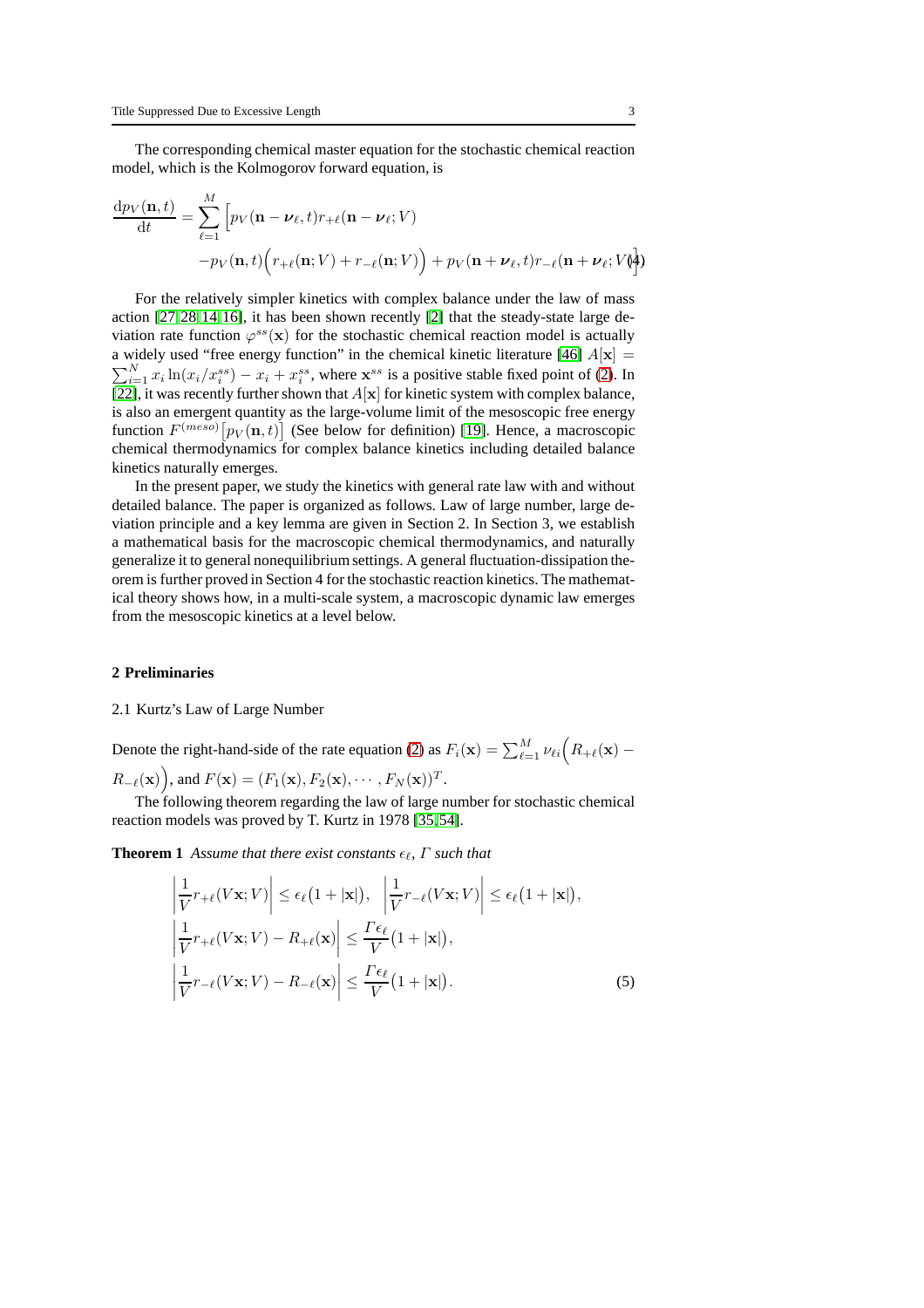*Denote*  $v_{\ell} = (v_{\ell 1}, v_{\ell 1}, \cdots, v_{\ell N})$ *. Further assume*  $\sum_{\ell} |v_{\ell}| \epsilon_{\ell} < \infty$ *, and there exists a positive constant* M *such that*

$$
|F(\mathbf{x}) - F(\mathbf{y})| \le M|\mathbf{x} - \mathbf{y}|.
$$
 (6)

*Then if*  $\lim_{V \to \infty} \frac{\mathbf{n}(0)}{V} = \mathbf{x}(0)$ *, for any*  $T > 0$ *,* 

<span id="page-3-1"></span>
$$
\lim_{V \to \infty} \sup_{t \le T} \left| \frac{\mathbf{n}(t)}{V} - \mathbf{x}(t) \right| = 0, \ a.s. \tag{7}
$$

# 2.2 Large deviation principle

Denote

$$
g(\mathbf{x},\theta) = \sum_{\ell=1}^M \left\{ R_{+\ell}(\mathbf{x}) \left[ e^{\mathbf{U}_{\ell}\cdot\theta} - 1 \right] + R_{-\ell}(\mathbf{x}) \left[ e^{-\mathbf{U}_{\ell}\cdot\theta} - 1 \right] \right\}, \ \theta \in \mathcal{R}^N,
$$

and

$$
l(\mathbf{x}, \mathbf{y}) = \sup_{\theta} (\theta \cdot \mathbf{y} - g(\mathbf{x}, \theta)),
$$

which is called the local rate function.

Then we can define the Freidlin-Wentzell-type rate function

$$
I_0^T(\{\mathbf{r}(t): 0 \le t \le T\}) = \begin{cases} \int_0^T l(\mathbf{r}(s), \mathbf{r}'(s))ds & \text{if } \mathbf{r}(t) \text{ is absolutely continuous,} \\ \infty & \text{otherwise.} \end{cases}
$$
(8)

The following theorem is Freidlin-Wentzell large deviation theory for stochastic chemical reaction models, which is from [\[54\]](#page-21-3).

 $D_{[0,T]}^N$  is the space containing all the functions of a parameter  $t \in [0,T]$  with values in  $\mathcal{R}^N$  that are right continuous with left limits. Let  $\Lambda$  be a collection of strictly increasing functions  $\lambda$  on  $[0, T]$ , such that  $\lambda(0) = 0$  and  $\lambda(T) = T$ , and such that

$$
\gamma(\lambda) \stackrel{\triangle}{=} \sup_{0 \le s \le t \le T} \left| \log \frac{\lambda(s) - \lambda(t)}{s - t} \right| < \infty.
$$

The standard metric on  $D_{[0,T]}^N$  is

$$
d_d(\{\mathbf{x}(t):0\leq t\leq T\},\{\mathbf{y}(t):0\leq t\leq T\})
$$

$$
= \inf_{\lambda \in \Lambda} \left\{ \max \left( \gamma(\lambda), \sup_{0 \le t \le T} |x(t) - y(\lambda(t))| \right) \right\}.
$$

<span id="page-3-0"></span> $(D_{[0,T]}^N, d_d)$  is a complete, severable metric space. It is called the Skorohod space [\[54\]](#page-21-3).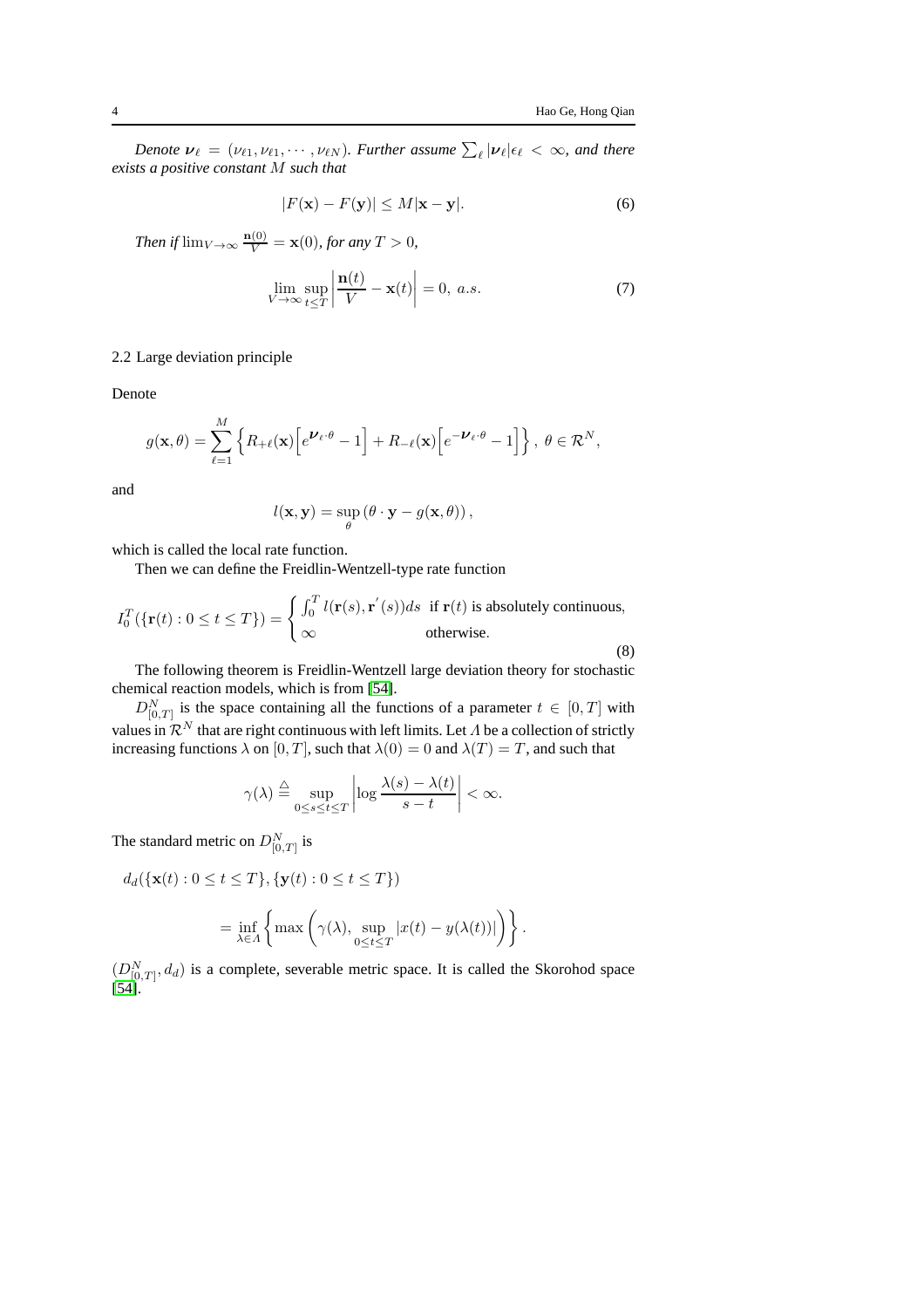**Theorem 2** Assume for each  $\ell$ ,  $\log R_{+\ell}(\mathbf{x})$  and  $\log R_{-\ell}(\mathbf{x})$  are bounded and Lips- $\emph{chitz continuous.}$  Then  $I_0^T$  is a good rate function in  $(D^N_{[0,T]}, d_d)$ , and *(i) For every closed set*  $F \in D_{[0,T]}^N$  and every **x**,

$$
\limsup_{V \to \infty} \frac{1}{V} \log P_{\mathbf{x}} \left( \left\{ \frac{\mathbf{n}(t)}{V} : 0 \le t \le T \right\} \in F \right)
$$
\n
$$
\le - \inf \left\{ I_0^T (\{ \mathbf{r}(t) : 0 \le t \le T \}) : \{ \mathbf{r}(t) : 0 \le t \le T \} \in F, \mathbf{r}(0) = \mathbf{x} \right\}, \quad (9)
$$

(*ii) For every open set*  $G \in D^N_{[0,T]},$  uniformly for  ${\bf x}$  in compact sets,

$$
\liminf_{V \to \infty} \frac{1}{V} \log P_{\mathbf{x}} \left( \left\{ \frac{\mathbf{n}(t)}{V} : 0 \le t \le T \right\} \in G \right)
$$
\n
$$
\ge - \inf \left\{ I_0^T (\{ \mathbf{r}(t) : 0 \le t \le T \}) : \{ \mathbf{r}(t) : 0 \le t \le T \} \in G, \mathbf{r}(0) = \mathbf{x} \right\}. \tag{10}
$$

The following theorem is also from [\[54\]](#page-21-3), following the Freidlin-Wentzell large deviation theory for stochastic chemical reaction models.

#### **Theorem 3** *Assume*

*(a)* q *is the global attractive unique stable fixed point of the rate equation [\(2\)](#page-1-1); (b) for each*  $\ell$ ,  $\log R_{+\ell}(\mathbf{x})$  *and*  $\log R_{-\ell}(\mathbf{x})$  *are bounded and Lipschitz continuous in some neighborhood of* q*;*

*(c) for each* V *, the stochastic chemical reaction models are positive recurrent with steady state probability*  $p_V^{ss}$  *for the stochastic process*  $\mathbf{n}(t)$ *.* 

*Then for any*  $\epsilon$ *,* 

<span id="page-4-1"></span>
$$
\lim_{V \to \infty} \pi_V(B_{\epsilon}(\mathbf{q})) = 1,\tag{11}
$$

 $i$ *n which*  $B_\epsilon(\mathbf{q})$  *is the*  $\epsilon$ *-neighborhood of the position*  $\mathbf{q}$  *in*  $R^N$ *, and*  $\pi_V(B_\epsilon)$  *is defined*  $as \pi_V(B_\epsilon) = \sum_{\substack{\mathbf{n} \ F}} B_\epsilon p_V^{ss}(\mathbf{n}).$ 

*Let*  $D \subset \mathbb{R}^N$  *be a smooth, bounded open set. Define* 

$$
S \stackrel{\triangle}{=} \{ \{ \mathbf{r}(t) \} : r(0) = \mathbf{q}, r(T) \in \overline{D} \text{ for some } T > 0 \} .
$$

*Define*

$$
I^* \stackrel{\triangle}{=} \inf \left\{ I_0^T(\{\mathbf{r}(t): 0 \le t \le T\}) : \{\mathbf{r}(t): 0 \le t \le T\} \in S \right\}.
$$

*Further assume*

*(d) for each*  $\delta > 0$ *, there is a*  $T < \infty$  *such that, uniformly over*  $\mathbf{x}_0 \in B_{\epsilon}(\mathbf{q})$ *, with*  $\mathbf{x}(0) = \mathbf{x}_0$ *, such that* 

$$
|\mathbf{x}(t) - \mathbf{q}| < \delta, \forall t > T.
$$

*(e)* S *is a continuity set, and every point in* S *is the limit of points in the interior of* S*; (f)* there is some  $\epsilon_0$  so that  $D \subset B_{\epsilon_0}(\mathbf{x})$  and  $\varphi^{ss}(\mathbf{y}) > I^*(S) + 1$  whenever **y** is *outside*  $B_{\epsilon_0}(\mathbf{x})$ .

*Then*

<span id="page-4-0"></span>
$$
\lim_{V \to \infty} \frac{1}{V} \log \pi_V(D) = - \inf_{\mathbf{x} \in D} \varphi^{ss}(\mathbf{x}),\tag{12}
$$

*in which*

$$
\varphi^{ss}(\mathbf{x}) = \inf_{t \ge 0} \inf_{r(0) = \mathbf{q}, r(t) = \mathbf{x}} \{ I_0^t(\{r(s) : 0 \le s \le t \}) \}.
$$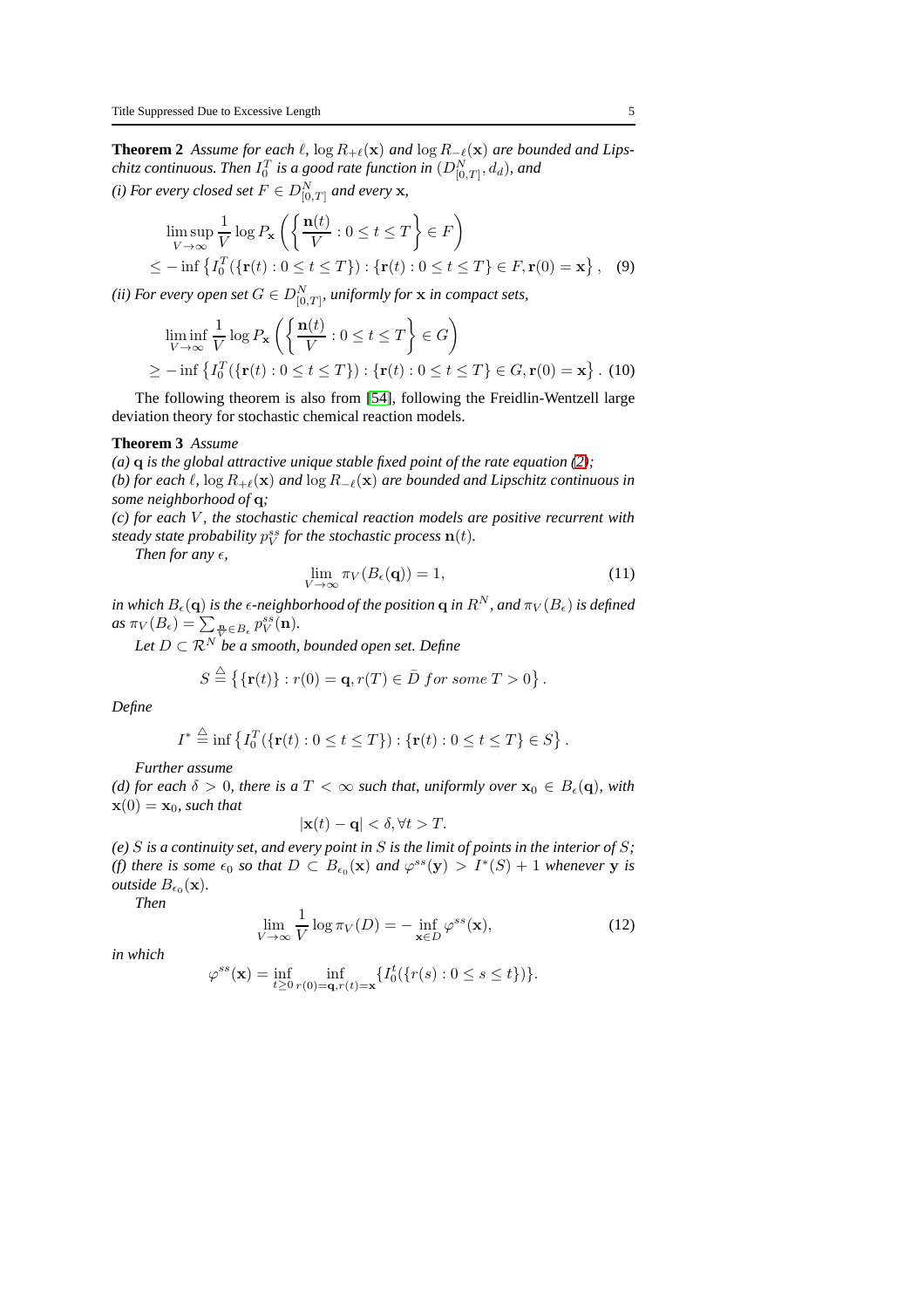**Remark 4** *Applying the contraction principle, one can straightforwardly prove that* the distribution of  $\frac{\mathbf{n}(t)}{V}$  as a function of  $V$  satisfies the large deviation principle with a *good rate function*  $\varphi_t(\mathbf{x})$ *, for any given t. Also, one can use the techniques in Chapter 6 of [\[17\]](#page-20-10) to generalize [\(12\)](#page-4-0) to the case with multiple attractors.*

<span id="page-5-1"></span>Next we would like to derive the differential equation that  $\varphi^{ss}(\mathbf{x})$  satisfies. We first need a lemma.

**Lemma 5** *For each*  $\epsilon$ *, assume*  $k^{\epsilon}(V, \mathbf{x}) = \pi_V(B_{\epsilon}(\mathbf{x})) \exp\{V \inf_{\mathbf{y} \in B_{\epsilon}(\mathbf{x})} \varphi^{ss}(\mathbf{y})\}$  *is* continuous, and there exists another positive continuous function  $f^{\epsilon}(V)$  of V such *that*

$$
\lim_{V \to \infty, \epsilon \to 0^+} \frac{k^{\epsilon}(V, \mathbf{x})}{f^{\epsilon}(V)} = K(\mathbf{x})
$$

*exists, and uniformly at any sufficiently small neighborhood of each* x*. We also as*sume that both the function  $K(\mathbf{x})$  and  $\varphi^{ss}(\mathbf{x})$  are at least twice continuous differen*tiable and* K(x) *is positive.*

Then for any positive function  $\tilde{\epsilon}(V)$  such that  $V\tilde{\epsilon}(V) \geq \frac{1}{2}$  and

$$
\lim_{V \to \infty} V \tilde{\epsilon}^2(V) = 0,
$$

*we have*  $\pi_V(B_{\tilde{\epsilon}(V)}(\mathbf{x})) > 0$  *and* 

<span id="page-5-0"></span>
$$
\lim_{V \to +\infty} \frac{\pi_V(B_{\tilde{\epsilon}(V)}(\mathbf{x} - \boldsymbol{\nu}/V))}{\pi_V(B_{\tilde{\epsilon}(V)}(\mathbf{x}))} = e^{\boldsymbol{\nu} \cdot \nabla_{\mathbf{x}} \varphi^{ss}(\mathbf{x})},\tag{13}
$$

*for any* N*-dimensional integer vector* ν*. The convergence is uniform in any sufficient small neighborhood of* x*.*

*Furthermore, denote*  $n(x, V)$  *as the nearest integer vector to the point*  $xV$ *, then* 

$$
\lim_{V \to \infty} \frac{p_V^{ss}(\mathbf{n}(\mathbf{x}, V) - \boldsymbol{\nu})}{p_V^{ss}(\mathbf{n}(\mathbf{x}, V))} = e^{\boldsymbol{\nu} \cdot \nabla_{\mathbf{x}} \varphi^{ss}(\mathbf{x})}.
$$

#### **Proof:**

According the assumptions, we know that for each x, given any  $\delta > 0$ , there exists a constant  $V_0$  and  $\epsilon_0$ , such that once  $V > V_0$  and  $\epsilon < \epsilon_0$ ,

$$
\left| \frac{k^{\epsilon}(V, \mathbf{x})}{f^{\epsilon}(V)} - K(\mathbf{x}) \right| < \delta/3,
$$
\n
$$
\frac{k^{\epsilon}(V, \mathbf{x} - \nu/V)}{f^{\epsilon}(V)} - K(\mathbf{x} - \nu/V) \right| < \delta/3.
$$

Combined with the fact that for sufficiently large V

 $\overline{\phantom{a}}$  $\overline{\phantom{a}}$  $\overline{\phantom{a}}$  $\overline{\phantom{a}}$ 

$$
|K(\mathbf{x}) - K(\mathbf{x} - \boldsymbol{\nu}/V)| < \delta/3,
$$

therefore we have

$$
\lim_{V \to \infty, \epsilon \to 0^+} \frac{k^{\epsilon}(V, \mathbf{x} - \nu/V)}{f^{\epsilon}(V)} = K(\mathbf{x}),
$$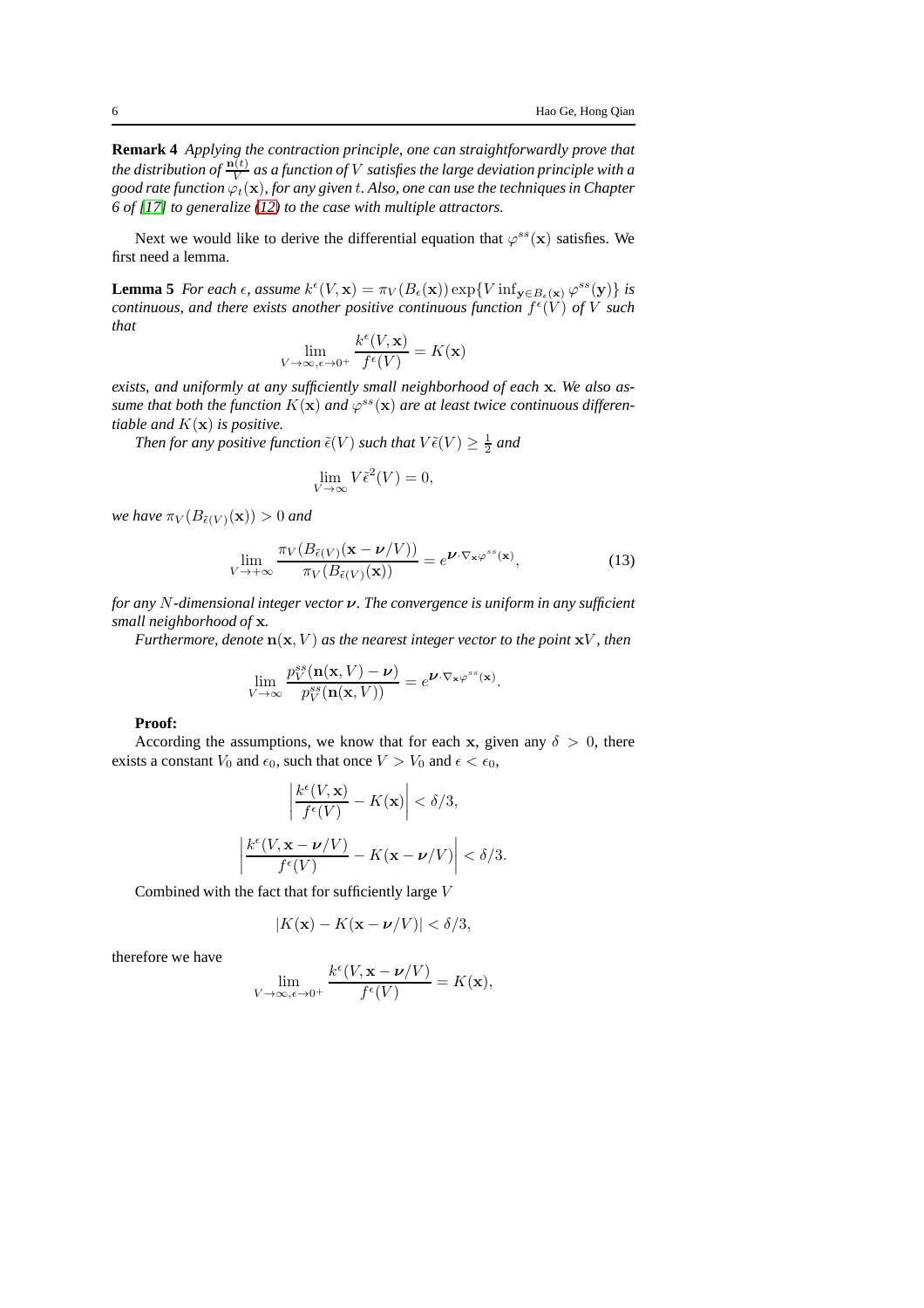followed by

$$
\lim_{V \to \infty, \epsilon \to 0^+} \frac{k^{\epsilon}(V, \mathbf{x} - \boldsymbol{\nu}/V)}{k^{\epsilon}(V, \mathbf{x})} = 1.
$$

Noticing that

$$
\pi_V(B_{\tilde{\epsilon}(V)}(\mathbf{x}-\boldsymbol{\nu}/V)) = k^{\epsilon}(V, \mathbf{x}-\boldsymbol{\nu}/V) \exp\{-V \inf_{\mathbf{y}\in B_{\tilde{\epsilon}(V)}(\mathbf{x}-\boldsymbol{\nu}/V)} \varphi^{ss}(\mathbf{y})\},
$$

$$
\pi_V(B_{\tilde{\epsilon}(V)}(\mathbf{x})) = k^{\epsilon}(V, \mathbf{x}) \exp\{-V \inf_{\mathbf{y}\in B_{\tilde{\epsilon}(V)}(\mathbf{x})} \varphi^{ss}(\mathbf{y})\},
$$

we only need to prove

$$
\lim_{V \to \infty} V \left[ \inf_{\mathbf{y} \in B_{\tilde{\epsilon}(V)}(\mathbf{x})} \varphi^{ss}(\mathbf{y}) - \inf_{\mathbf{y} \in B_{\tilde{\epsilon}(V)}(\mathbf{x} - \boldsymbol{\nu}/V)} \varphi^{ss}(\mathbf{y}) \right] = \boldsymbol{\nu} \cdot \nabla_{\mathbf{x}} \varphi^{ss}(\mathbf{x}).
$$

Since the function  $\varphi^{ss}(\mathbf{x})$  is at least twice continuously differentiable, then when V is large, the first and second derivatives of  $\varphi^{ss}(\mathbf{x})$  inside  $B_{\tilde{\epsilon}(V)}(\mathbf{x}) \cup B_{\tilde{\epsilon}(V)}(\mathbf{x} - \mathbf{z})$  $\nu/V$ ) are bounded. Hence

$$
\inf_{\mathbf{y}\in B_{\tilde{\epsilon}(V)}(\mathbf{x}-\boldsymbol{\nu}/V)}\varphi^{ss}(\mathbf{y})-\varphi^{ss}(\mathbf{x}-\boldsymbol{\nu}/V)=-\sum_{i=1}^N\left|\frac{\partial\varphi^{ss}(\mathbf{x}-\boldsymbol{\nu}/V)}{\partial x_i}\right|\tilde{\epsilon}(V)+O(\tilde{\epsilon}^2(V)),
$$

and

$$
\inf_{\in B_{\tilde{\epsilon}(V)}(\mathbf{x})} \varphi^{ss}(\mathbf{y}) - \varphi^{ss}(\mathbf{x}) = -\sum_{i=1}^N \left| \frac{\partial \varphi^{ss}(\mathbf{x})}{\partial x_i} \right| \tilde{\epsilon}(V) + O(\tilde{\epsilon}^2(V)).
$$

 $\mathbf{y}$ Therefore

$$
\begin{split}\n&\left|\inf_{\mathbf{y}\in B_{\tilde{\epsilon}(V)}(\mathbf{x}-\boldsymbol{\nu}/V)}\varphi^{ss}(\mathbf{y})-\inf_{\mathbf{y}\in B_{\tilde{\epsilon}(V)}(\mathbf{x})}\varphi^{ss}(\mathbf{y})+\varphi^{ss}(\mathbf{x})-\varphi^{ss}(\mathbf{x}-\boldsymbol{\nu}/V)\right|\n\end{split}
$$
\n
$$
=\left|\sum_{i=1}^{N}\left[\left|\frac{\partial\varphi^{ss}(\mathbf{x})}{\partial x_{i}}\right|-\left|\frac{\partial\varphi^{ss}(\mathbf{x}-\boldsymbol{\nu}/V)}{\partial x_{i}}\right|\right]\tilde{\epsilon}(V)\right|+O(\tilde{\epsilon}^{2}(V))
$$
\n
$$
=O(\frac{1}{V}\tilde{\epsilon}(V))+O(\tilde{\epsilon}^{2}(V))=o(\frac{1}{V}),\n\tag{14}
$$

and the fact

$$
\lim_{V \to \infty} V\left[\varphi^{ss}(\mathbf{x}) - \varphi^{ss}(\mathbf{x} - \boldsymbol{\nu}/V)\right] = \boldsymbol{\nu} \cdot \nabla_{\mathbf{x}} \varphi^{ss}(\mathbf{x})
$$

concludes the proof of Eq. [13.](#page-5-0)

Once  $\tilde{\epsilon}(V) = \frac{1}{2V}$ ,  $\pi_V^{ss}(B_{\tilde{\epsilon}(V)}(\mathbf{x})) = p_V^{ss}(\mathbf{n}(\mathbf{x}, V))$  and  $\pi_V(B_{\tilde{\epsilon}(V)}(\mathbf{x} - \boldsymbol{\nu}/V)) =$  $p_V(\mathbf{n}(\mathbf{x}, V) - \boldsymbol{\nu}).$ 

Denote the stoichiometric matrix  $S_{N\times M}$ , in which  $s_{ij} = v_{ji}$ . Any vector in the left null space sets a conservation law to the chemical reaction system, i.e. once any vector  $\eta = (\eta_1, \eta_2, \cdots, \eta_N)$  satisfies

$$
\sum_{i=1}^{N} \eta_i s_{ij} = 0, \ \forall j,
$$

Г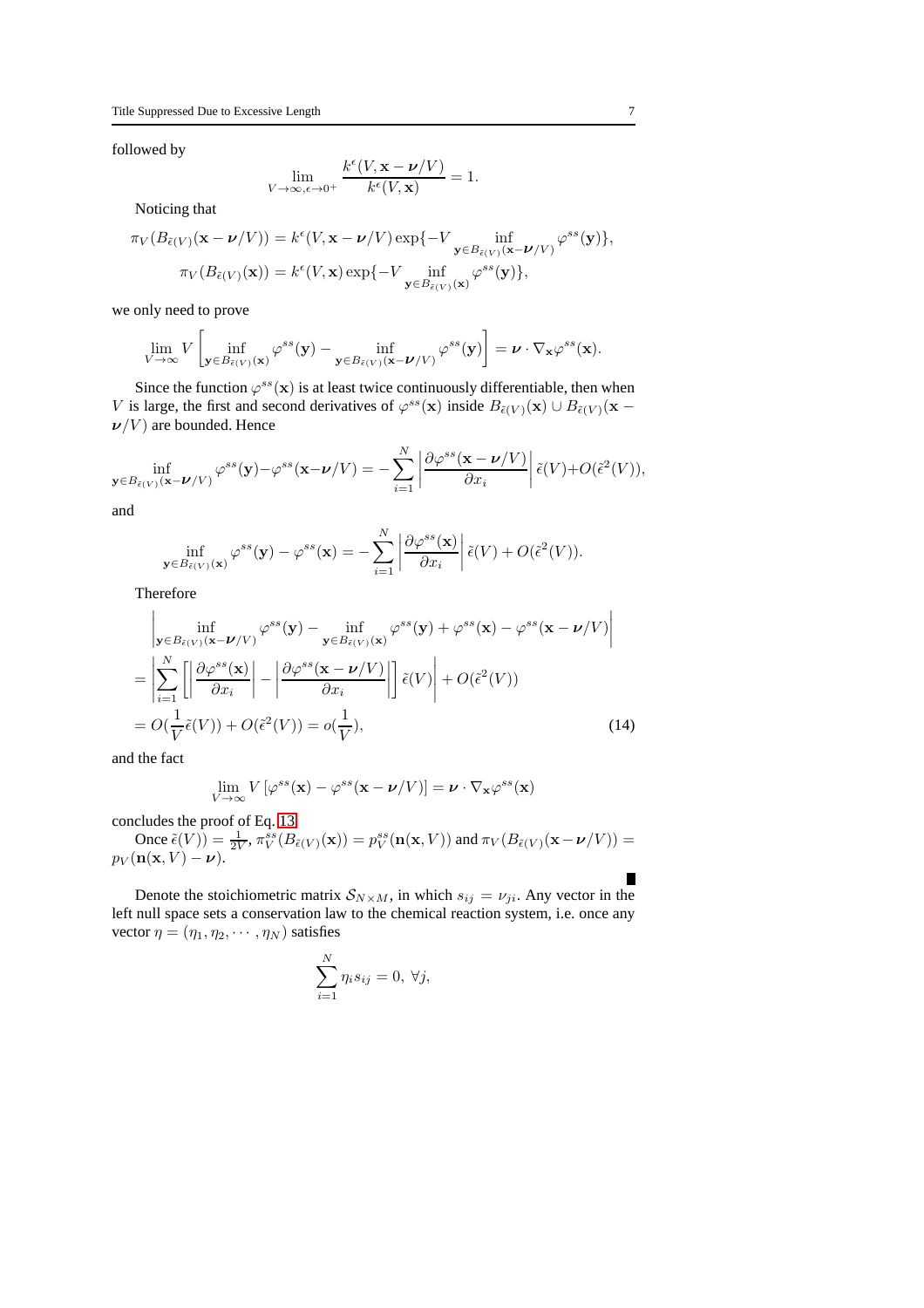then

$$
\frac{d\left(\sum_{i=1}^N \eta_i x_i\right)}{dt} = 0.
$$

Therefore, the surviving space of the reaction scheme [\(1\)](#page-1-0), no matter stochastic or deterministic, can be described by  $\mathcal{L}^{\mathbf{x}} = {\mathbf{x} + \sum_{\ell=1}^{M} \xi_{\ell} \nu_{\ell}^{T}}, \forall \xi = (\xi_1, \xi_2, \cdots, \xi_M) \}$ (called the surviving space indicated by x), in which x is any given state in  $\mathcal{R}^N$ .

<span id="page-7-1"></span>**Theorem 6** *Under the assumptions in Theorem [2](#page-3-0) and Lemma [5,](#page-5-1) and further assume that the limit*

$$
\lim_{V \to \infty} \frac{r_{\pm \ell}(V\mathbf{x}; V)}{V} = R_{\pm \ell}(\mathbf{x})
$$

*is locally uniform for any sufficiently small neighborhood of each* x*.*

*Then the function*  $\varphi^{ss}(\mathbf{x})$ *, also called* **quasi potential***, satisfies* 

<span id="page-7-0"></span>
$$
\sum_{\ell=1}^{M} R_{+\ell}(\mathbf{x}) \Big[ 1 - e^{\mathbf{V}_{\ell} \cdot \nabla_{\mathbf{x}} \varphi^{ss}(\mathbf{x})} \Big] + R_{-\ell}(\mathbf{x}) \Big[ 1 - e^{-\mathbf{V}_{\ell} \cdot \nabla_{\mathbf{x}} \varphi^{ss}(\mathbf{x})} \Big] = 0, \qquad (15)
$$

*i.e.*

 $\ddot{\phantom{a}}$ 

$$
g(\mathbf{x}, \nabla_{\mathbf{x}} \varphi^{ss}(\mathbf{x})) = 0.
$$

Then  $\varphi^{ss}(\mathbf{x})$  *satisfies*  $\frac{d}{dt}\varphi^{ss}(\mathbf{x}(t)) \leq 0$ , and the equality holds if and only if the gradient of  $\varphi^{ss}(\mathbf{x})$  in the surviving space  $\mathcal{L}^{\mathbf{x}}$  indicated by  $\mathbf{x}$  *vanishes at*  $\mathbf{x}$ *, i.e.*  $\boldsymbol{\nu}_{\ell}$  ·  $\nabla_{\mathbf{x}} \varphi^{ss}(\mathbf{x}) = 0$  for all  $\ell$ .

*Furthermore, the steady state condition at* x*, i.e.*

$$
F_i(\mathbf{x}) = \sum_{\ell=1}^M \nu_{\ell i} \Big( R_{+\ell}(\mathbf{x}) - R_{-\ell}(\mathbf{x}) \Big) = 0, \ \forall i
$$

*is a sufficient condition for the vanishing of the gradient of*  $\varphi^{ss}(\mathbf{x})$  *in*  $\mathcal{L}^{\mathbf{x}}$ *; while if*  $\varphi^{ss}(\mathbf{x})$  *is twice differentiable and the dimension of the Hessian matrix of*  $\varphi^{ss}(\mathbf{x})$  *is equal to the dimension of the surviving space, i.e the column space of the stoichiometric matrix* S*, then the steady state condition is also a necessary condition for the vanishing of the gradient of*  $\varphi^{ss}(\mathbf{x})$  *in*  $\mathcal{L}^{\mathbf{x}}$ *.* 

**Proof:** Given V, denote  $n(x, V)$  as the nearest integer vector to the point  $xV$ . Then the chemical master equation [\(4\)](#page-2-0) at steady state can be rewritten as

$$
\sum_{\ell=1}^{M} \frac{p_V^{ss}(\mathbf{n}(\mathbf{x}, V) - \boldsymbol{\nu}_{\ell})}{p_V^{ss}(\mathbf{n}(\mathbf{x}, V))} r_{+\ell}(\mathbf{n}(\mathbf{x}, V) - \boldsymbol{\nu}_{\ell}; V) - r_{+\ell}(\mathbf{n}(\mathbf{x}, V); V) + \frac{p_V^{ss}(\mathbf{n}(\mathbf{x}, V) + \boldsymbol{\nu}_{\ell})}{p_V^{ss}(\mathbf{n}(\mathbf{x}, V))} r_{-\ell}(\mathbf{n}(\mathbf{x}, V) + \boldsymbol{\nu}_{\ell}; V) - r_{-\ell}(\mathbf{n}(\mathbf{x}, V); V) = 0. (16)
$$

Then according to Lemma [5,](#page-5-1) we have

$$
\lim_{V \to \infty} \frac{p_V^{ss}(\mathbf{n}(\mathbf{x}, V) - \nu_\ell)}{p_V^{ss}(\mathbf{n}(\mathbf{x}, V))} = e^{\nu_\ell \cdot \nabla_{\mathbf{x}} \varphi^{ss}(\mathbf{x})};
$$
\n
$$
\lim_{V \to \infty} \frac{p_V^{ss}(\mathbf{n}(\mathbf{x}, V) + \nu_\ell)}{p_V^{ss}(\mathbf{n}(\mathbf{x}, V))} = e^{-\nu_\ell \cdot \nabla_{\mathbf{x}} \varphi^{ss}(\mathbf{x})}.
$$
\n(17)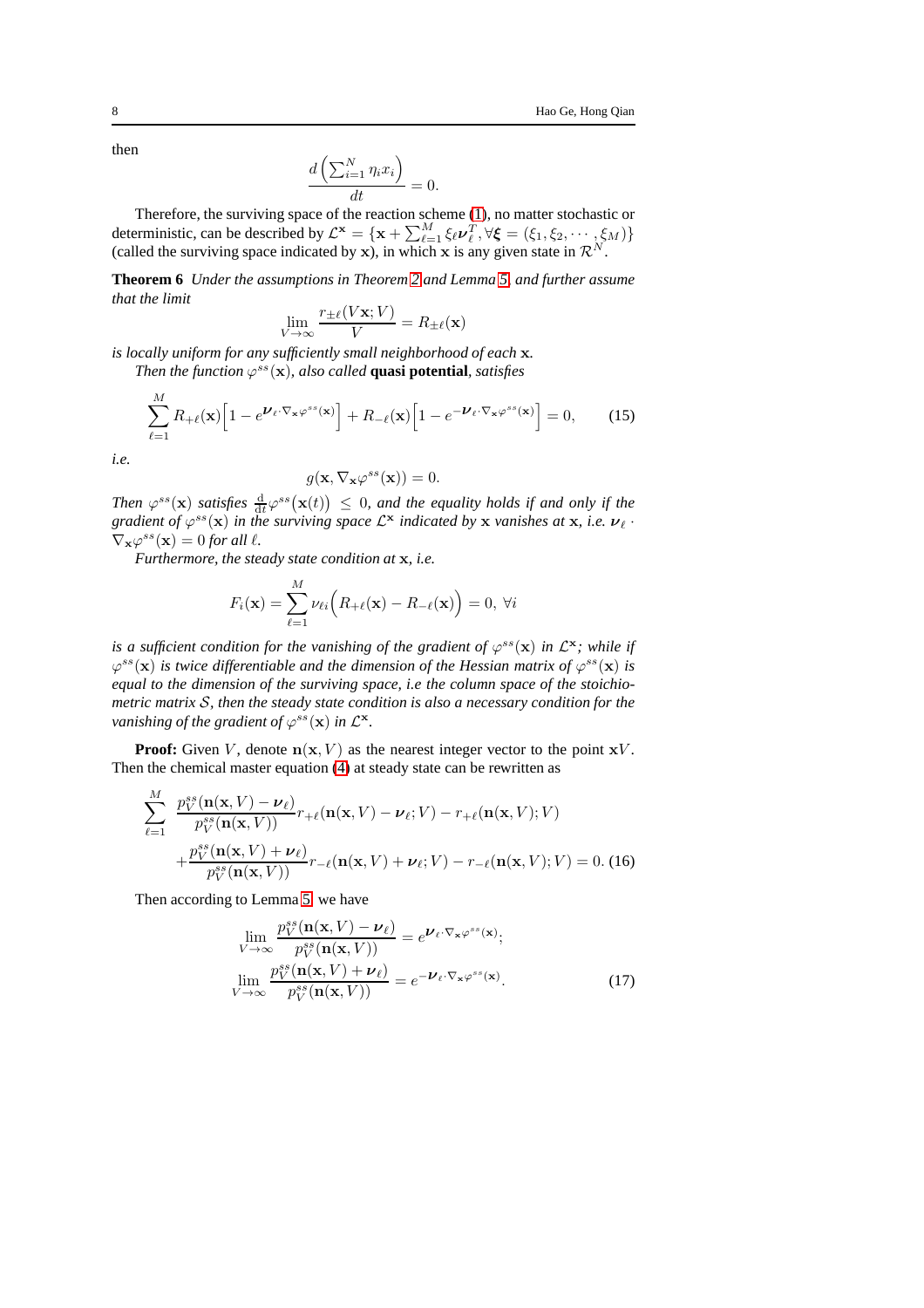Also similar to the proof of Lemma [5,](#page-5-1) we know that

$$
\lim_{V \to \infty} \frac{r_{+\ell}(\mathbf{n}(\mathbf{x}, V) - \nu_{\ell}; V)}{V} = \lim_{V \to \infty} \frac{r_{+\ell}(\mathbf{n}(\mathbf{x}, V); V)}{V} = R_{+\ell}(\mathbf{x});
$$
\n
$$
\lim_{V \to \infty} \frac{r_{-\ell}(\mathbf{n}(\mathbf{x}, V) + \nu_{\ell}; V)}{V} = \lim_{V \to \infty} \frac{r_{-\ell}(\mathbf{n}(\mathbf{x}, V); V)}{V} = R_{-\ell}(\mathbf{x}),
$$
\n(18)

which proved the Eq. [15.](#page-7-0)

Finally since  $e^{\mathbf{x}} \geq \mathbf{x} + 1$ 

<span id="page-8-0"></span>
$$
\frac{\mathrm{d}}{\mathrm{d}t} \varphi^{ss}(\mathbf{x}(t)) = \frac{\mathrm{d}\mathbf{x}(t)}{\mathrm{d}t} \cdot \nabla_{\mathbf{x}} \varphi^{ss}(\mathbf{x}) \n= \sum_{\ell=1}^{M} \left( R_{+\ell}(\mathbf{x}) - R_{-\ell}(\mathbf{x}) \right) \nu_{\ell} \cdot \nabla_{\mathbf{x}} \varphi^{ss}(\mathbf{x}) \n\leq \sum_{\ell=1}^{M} R_{+\ell}(\mathbf{x}) \left[ e^{\mathbf{U}_{\ell} \cdot \nabla_{\mathbf{x}} \varphi^{ss}(\mathbf{x})} - 1 \right] + R_{-\ell}(\mathbf{x}) \left[ e^{-\mathbf{U}_{\ell} \cdot \nabla_{\mathbf{x}} \varphi^{ss}(\mathbf{x})} - 1 \right] \n= 0.
$$
\n(19)

The equality holds if and only if  $v_{\ell} \cdot \nabla_{\mathbf{x}} \varphi^{ss}(\mathbf{x}) = 0$  for all  $\ell$ .

The surviving space  $\mathcal{L}^{\mathbf{x}}$  indicated by  $\mathbf{x}$  is  $\{\mathbf{x} + \sum_{\ell=1}^{M} \xi_{\ell} \nu_{\ell}^T, \forall \xi\}$ . Therefore, the gradient of  $\varphi^{ss}(\mathbf{x})$  in  $\mathcal{L}^{\mathbf{x}}$  with respect to  $\xi$ 

$$
\frac{\partial \varphi^{ss}(\mathbf{x} + \sum_{\ell=1}^M \xi_\ell \nu_\ell^T)}{\partial \xi_\ell} |_{\boldsymbol{\xi}=0} = \boldsymbol{\nu}_\ell \cdot \nabla_{\mathbf{x}} \varphi^{ss}(\mathbf{x}).
$$

At steady state  $F(\mathbf{x}) = 0$ , resulting in  $\frac{d}{dt} \varphi^{ss}(\mathbf{x}(t)) = F^T(\mathbf{x}) \cdot \nabla_{\mathbf{x}} \varphi^{ss}(\mathbf{x}) = 0$ , i.e. the equality in [\(19\)](#page-8-0) holds.

On the other hand, take the derivative of the left-hand-side of Eq. [15,](#page-7-0) we can get

$$
\sum_{\ell=1}^{M} \left\{ \frac{\partial R_{+\ell}(\mathbf{x})}{\partial \mathbf{x}_{k}} \left[ 1 - e^{\mathbf{V}_{\ell} \cdot \nabla_{\mathbf{x}} \varphi^{ss}(\mathbf{x})} \right] + \frac{\partial R_{-\ell}(\mathbf{x})}{\partial \mathbf{x}_{k}} \left[ 1 - e^{-\mathbf{V}_{\ell} \cdot \nabla_{\mathbf{x}} \varphi^{ss}(\mathbf{x})} \right] \right\}
$$
\n
$$
+ \sum_{\ell=1}^{M} \left[ R_{-\ell}(\mathbf{x}) e^{-\mathbf{V}_{\ell} \cdot \nabla_{\mathbf{x}} \varphi^{ss}(\mathbf{x})} - R_{+\ell}(\mathbf{x}) e^{\mathbf{V}_{\ell} \cdot \nabla_{\mathbf{x}} \varphi^{ss}(\mathbf{x})} \right] \sum_{1 \le i \le N} \nu_{\ell i} \frac{\partial^{2} \varphi^{ss}(\mathbf{x})}{\partial \mathbf{x}_{i} \partial \mathbf{x}_{k}}
$$
\n= 0, (20)

for each  $1 \leq k \leq N$ .

Once  $v_{\ell} \cdot \nabla_{\mathbf{x}} \varphi^{ss}(\mathbf{x}) = 0$  for each  $\ell$ , the above equation becomes

$$
\sum_{1 \le i \le N} F_i(\mathbf{x}) \frac{\partial^2 \varphi^{ss}(\mathbf{x})}{\partial \mathbf{x}_i \partial \mathbf{x}_k} = 0,
$$
\n(21)

for each  $1 \leq k \leq N$ .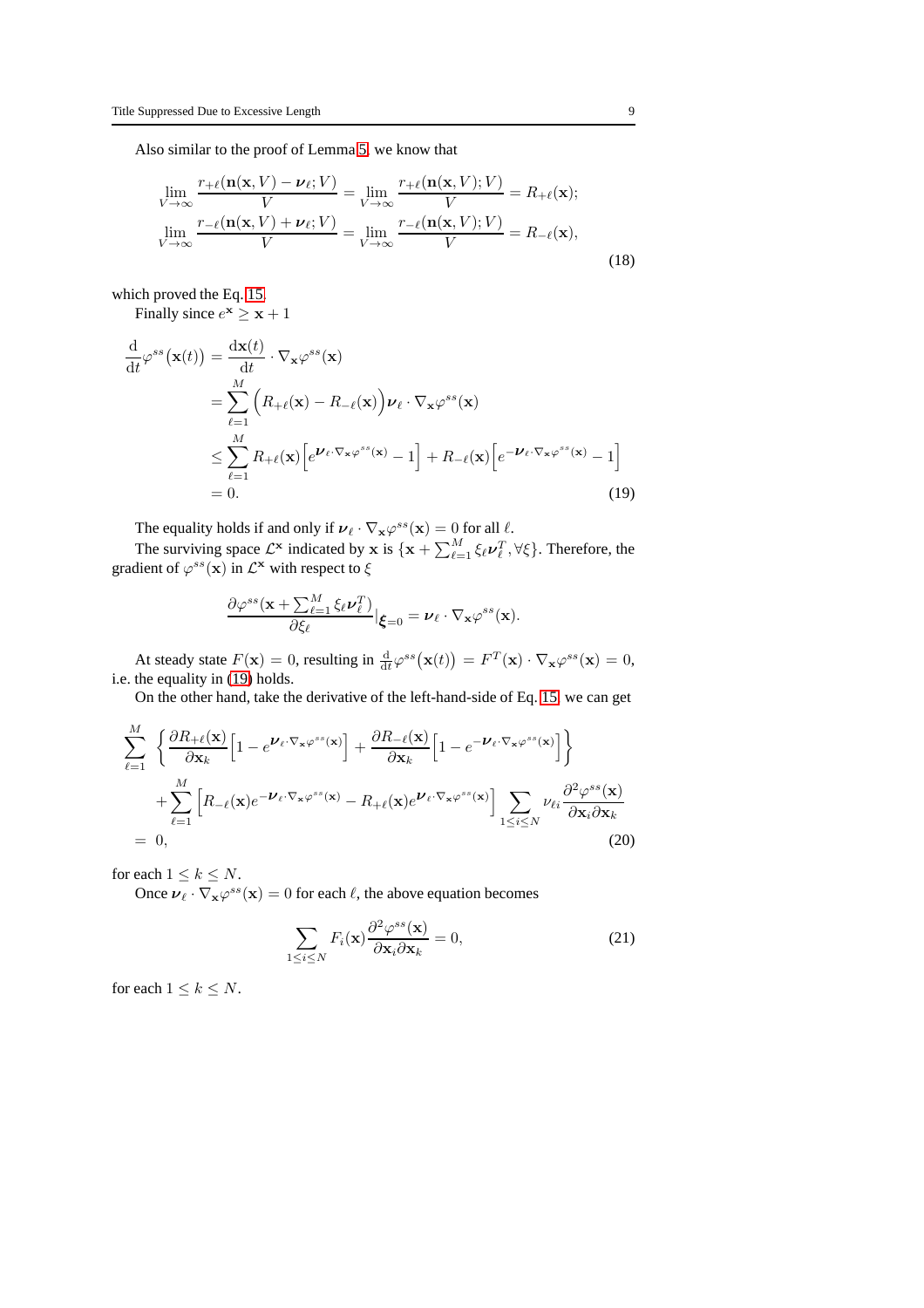$\blacksquare$ 

Hence if the dimension of the Hessian matrix  $\begin{cases} \frac{\partial^2 \varphi^{ss}(\mathbf{x})}{\partial \mathbf{x} \cdot \partial \mathbf{x}} \end{cases}$  $\frac{\partial^2 \varphi^{ss}(\mathbf{x})}{\partial \mathbf{x}_i \partial \mathbf{x}_j}$  is the same as the dimension of the stoichiometric matrix S, and notice that  $F(\mathbf{x})$  is also in the column space of S, we know that  $F(\mathbf{x}) = 0$ .

**Remark 7** *(1) The equation [\(15\)](#page-7-0) has already known to the community of physics and chemistry for a long time, dated back to Gang Hu's work in early 1980s[\[29,](#page-20-11)[18,](#page-20-12)[2\]](#page-19-4). It is also known as Eikonal equation as well as Hamilton-Jacobi equation (HJE) for the stochastic chemical reaction models. Indeed, Theorem [6](#page-7-1) can also be proved through the approach of classic mechanics [\[4,](#page-19-5)[36\]](#page-20-13), regarding the*  $I_0^t({r(s):0\leq s\leq t})$  *as the action functional of the trajectory*  $\{r(s): 0 \le s \le t\}$ *. Such a proof exists and has already been exposed in detail by Feng and Kurtz [\[15\]](#page-20-14). Their approach started from a Hamiltonian-Lagrangian convergence formalism, which considers the convergence of the semigroup*

$$
L(t)f(\mathbf{x}) \stackrel{\triangle}{=} \frac{1}{V} \log E\left[e^{Vf(\frac{\mathbf{n}(t)}{V})} | \frac{\mathbf{n}(0)}{V} = \mathbf{x}\right].
$$

*(2) The solution of the partial differential equation [\(15\)](#page-7-0) is not unique. To make sense of a physical solution of it, one should turn to the weak KAM theory, especially the representation formula of Eikonal equations [\[13,](#page-19-6)[30\]](#page-20-15).*

*(3) It is known that the solutions of [\(15\)](#page-7-0) are generally only Lipschitz and semiconvex. There are points of Lebesgue measure zero that are non-differentiable even for first order derivatives. In the present paper, we avoid getting involved in such a subtle and complicated situation, hence we simply assume at least twice differentiability of the solution.*

## <span id="page-9-0"></span>2.3 Diffusion approximation

Diffusion approximation to the chemical reaction models can be achieved either through the Kramers-Moyal expansion of the chemical master equation or Poisson representation [\[32,](#page-20-16)[34,](#page-20-17)[35\]](#page-20-3). The approximated diffusion process  $z(t)$  is a Ito process with drift coefficient  $F(\mathbf{z})$  and the matrix of diffusion coefficient  $A(\mathbf{z})$ , in which

$$
A_{ij}(\mathbf{z}) = \frac{1}{V} \sum_{\ell=1}^{M} (R_{+\ell}(\mathbf{z}) + R_{-\ell}(\mathbf{z})) \nu_{\ell i} \nu_{\ell j}, \ 1 \leq i, j \leq N.
$$

Kurtz has proved that the difference at finite time interval between  $x(t)$  and  $z(t)$  is at the order of  $\frac{\log V}{\sqrt{V}}$  $\frac{\nu}{V}$  [\[35\]](#page-20-3).

The diffusion process close to any stable fixed point q of Eq. [2](#page-1-1) can be further approximated by a linear diffusion process with the constant diffusion matrix  $A =$  $A(q)$  and a linear drift coefficient Bz, in which

$$
B_{ij} = \frac{\partial F_i}{\partial \mathbf{x}_j}(\mathbf{q}).
$$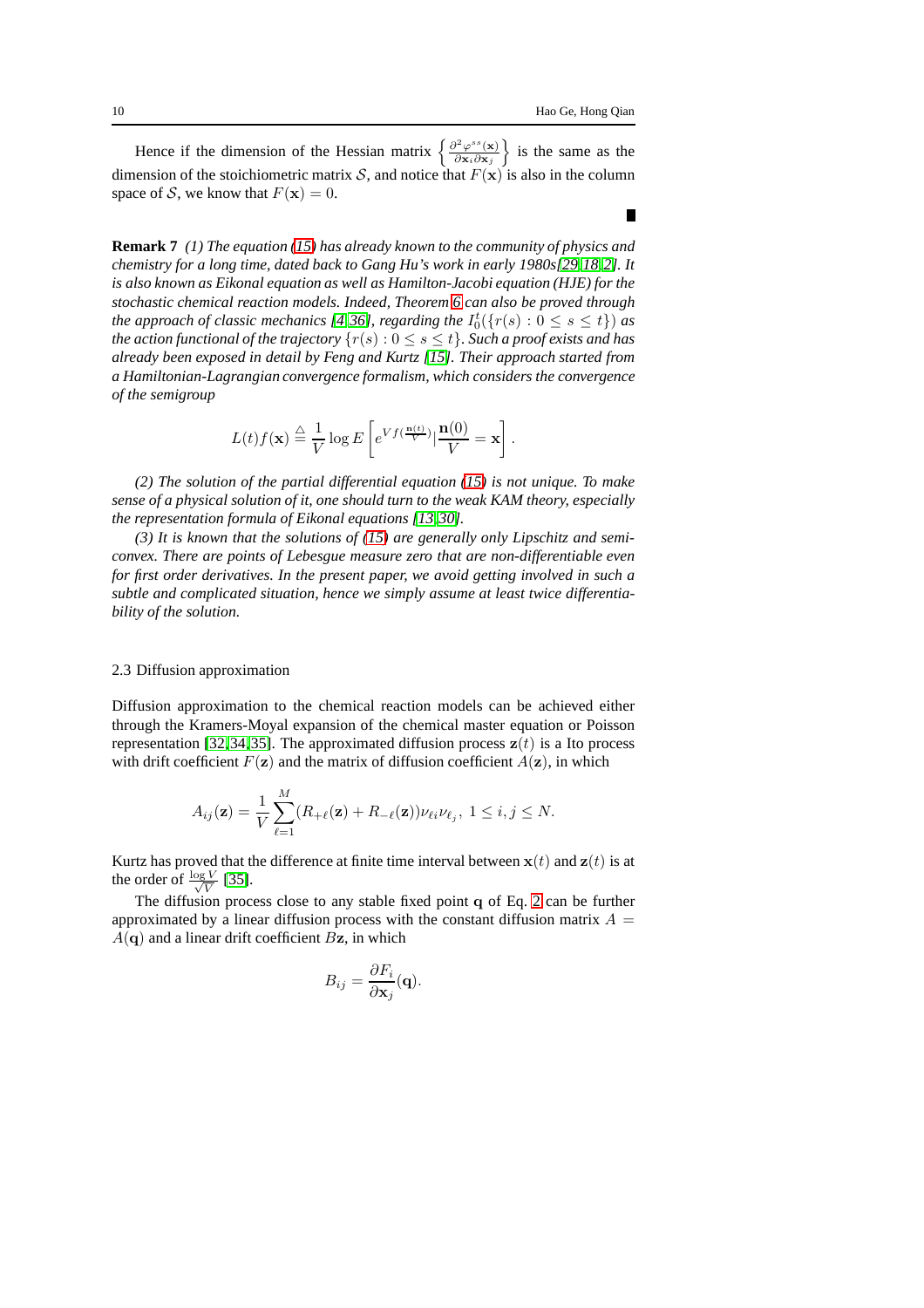Denote  $\Xi$  as the variance of the invariant measure of such a linear diffusion process, then we have

$$
A = -(B\Xi + \Xi B). \tag{22}
$$

It is referred to as fluctuation-dissipation theorem of the chemical reaction model by Keizer [\[34\]](#page-20-17). We will give a clear mathematical statement of this theorem, especially what  $\Xi$  is for the original stochastic chemical reaction model, as well as a rigorous proof in Section [4.](#page-15-0)

#### **3 Nonequilibrium thermodynamic formalism**

#### 3.1 Mesoscopic stochastic thermodynamics

Recently, a framework of nonequilibrium thermodynamics for mesoscopic stochastic dynamics has been proposed[\[19,](#page-20-9)[11,](#page-19-7)[12\]](#page-19-8). In the stochastic chemical reaction model, the entropy production at time  $t$  is defined as

$$
e_p[p_V(\mathbf{n},t)] = \sum_{\ell=1}^{M} \sum_{\mathbf{n}} \left( p_V(\mathbf{n},t) r_{+\ell}(\mathbf{n};V) - p_V(\mathbf{n}+\nu_{\ell},t) r_{-\ell}(\mathbf{n}+\nu_{\ell};V) \right) \times \ln \left( \frac{p_V(\mathbf{n},t) r_{+\ell}(\mathbf{n};V)}{p_V(\mathbf{n}+\nu_{\ell},t) r_{-\ell}(\mathbf{n}+\nu_{\ell};V)} \right),
$$
(23)

which can be decomposed into two nonnegative terms, i.e.

$$
e_p[p_V(\mathbf{n},t)] = f_d[p_V(\mathbf{n},t)] + Q_{hk}[p_V(\mathbf{n},t)],
$$

in which

$$
f_d[p_V(\mathbf{n},t)] = \sum_{\ell=1}^{M} \sum_{\mathbf{n}} \left( p_V(\mathbf{n},t)r_{+\ell}(\mathbf{n};V) - p_V(\mathbf{n}+\nu_{\ell},t)r_{-\ell}(\mathbf{n}+\nu_{\ell};V) \right) \times \ln \left( \frac{p_V(\mathbf{n},t)p^{ss}(\mathbf{n}+\nu_{\ell})}{p_V^{ss}(\mathbf{n})p_V(\mathbf{n}+\nu_{\ell},t)} \right)
$$
(24)

is the free energy dissipation rate, while

$$
Q_{hk}[p_V(\mathbf{n},t)] = \sum_{\ell=1}^{M} \sum_{\mathbf{n}} \left( p_V(\mathbf{n},t)r_{+\ell}(\mathbf{n};V) - p_V(\mathbf{n}+\nu_{\ell},t)r_{-\ell}(\mathbf{n}+\nu_{\ell};V) \right) \times \ln \left( \frac{p_V^{ss}(\mathbf{n})r_{+\ell}(\mathbf{n};V)}{p_V^{ss}(\mathbf{n}+\nu_{\ell})r_{-\ell}(\mathbf{n}+\nu_{\ell};V)} \right)
$$
(25)

is the dissipation rate of housekeeping heat that represents the external driving force [\[25,](#page-20-18)[21\]](#page-20-19).

All three  $e_p[p_V(\mathbf{n},t)]$ ,  $f_d[p_V(\mathbf{n},t)]$  and  $Q_{hk}[p_V(\mathbf{n},t)]$  are nonnegative [\[19,](#page-20-9)[11,](#page-19-7) [12\]](#page-19-8). Furthermore, the  $f_d[p_V(\mathbf{n}, t)]$  is actually the time derivative of a mesoscopic general free energy  $F^{meso}[p_V(\mathbf{n},t)]$ , i.e.

$$
f_d[p_V(\mathbf{n},t)] = -\frac{\mathrm{d}}{\mathrm{d}t}F^{meso}[p_V(\mathbf{n},t)],
$$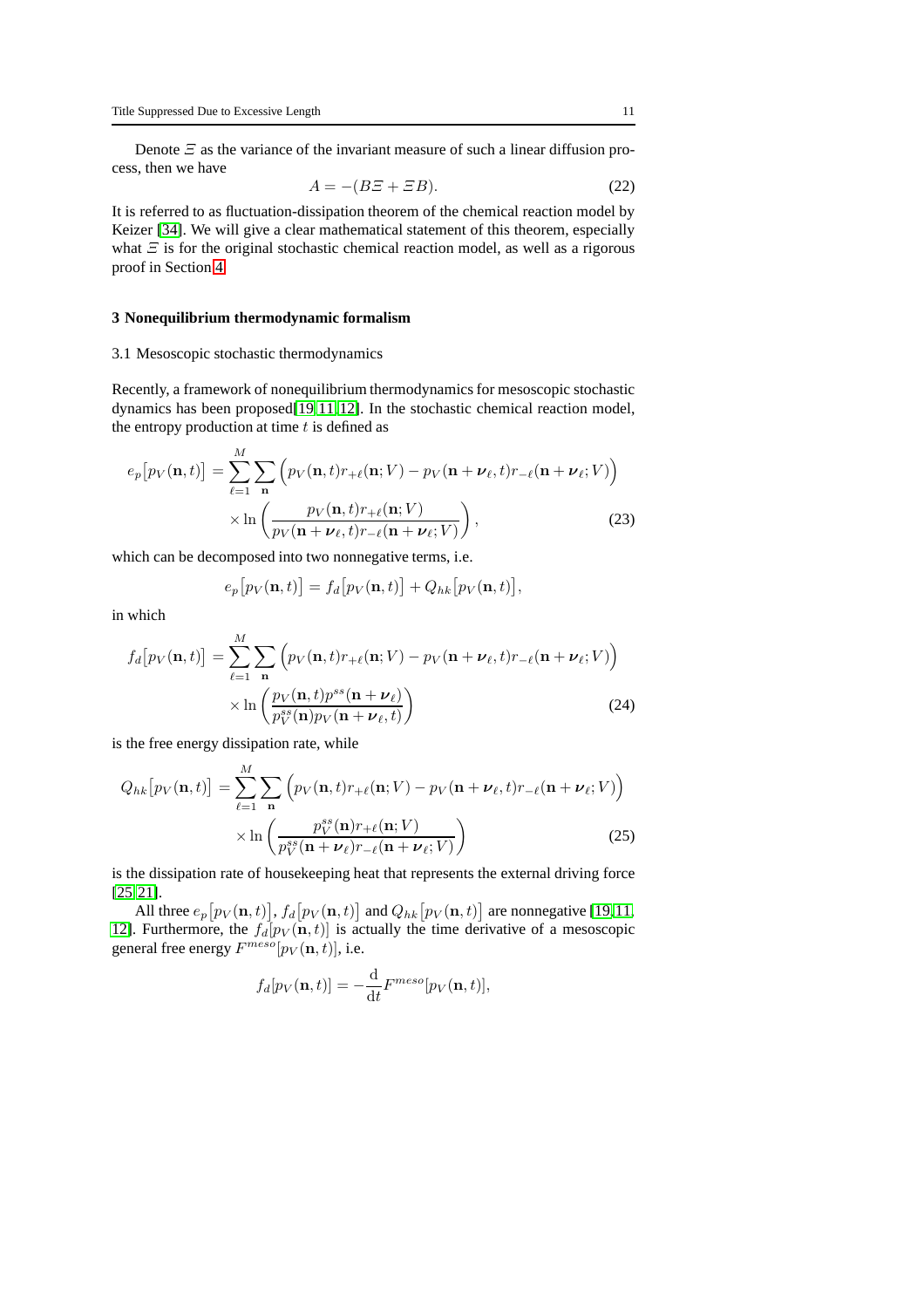where

$$
F^{(meso)}\left[p_V(\mathbf{n},t)\right] = \sum_{\mathbf{n}} p_V(\mathbf{n},t) \ln\left(\frac{p_V(\mathbf{n},t)}{p^{ss}(\mathbf{n})}\right). \tag{26}
$$

 $f_d[p_V(\mathbf{n},t)] = 0$  if and only if the process is at steady state, i.e.  $p_V(\mathbf{n},t) \equiv$  $p_V^{ss}({\bf n}).$  And  $Q_{hk}\big[p_V({\bf n},t)\big]=0$  if and only if the detailed balance condition is satisfied at steady state, i.e.  $p_V^{ss}(\mathbf{n})r_{+\ell}(\mathbf{n};V) = p_V^{ss}(\mathbf{n}+\boldsymbol{\nu}_\ell)r_{-\ell}(\mathbf{n}+\boldsymbol{\nu}_\ell;V)$ . Noticing that the steady-state distribution  $p_V^{ss}(\mathbf{n})$  only depends on the transition rates  $r_{+\ell}(\mathbf{n}; V)$ and  $r_{-\ell}(\mathbf{n}; V)$ , not related to the transient distribution at time t, i.e.  $p_V(\mathbf{n}, t)$ , we know that  $Q_{hk}\big[p_V(\mathbf{n},t)\big]>0$  implies that there is certain external force driving the process, which inputs free energy into the system and dissipates heat.

## 3.2 Macroscopic limits

The following theorem proves a widely hold believe in chemical and biochemical kinetics [\[5\]](#page-19-9).

**Theorem 8** *Assume the Eqn. [7,](#page-3-1)[11](#page-4-1)[12,](#page-4-0)[15,](#page-7-0) as well as the assumptions of Lemma [5](#page-5-1) hold, and also assume that the limit*

$$
\lim_{V \to \infty} \frac{r_{\pm \ell}(V\mathbf{x}; V)}{V} = R_{\pm \ell}(\mathbf{x})
$$

*is locally uniform for any sufficiently small neighborhood of each* x*.*

*Then denote*  $\mathbf{x}(t)$  *as the solution to Eq. [2,](#page-1-1) as V goes to infinity, we have for each time* t

*(a)*

$$
\lim_{V \to \infty} \frac{e_p \big[ p_V(\mathbf{n}, t) \big]}{V} = \sigma^{(tot)} \big[ \mathbf{x}(t) \big],\tag{27}
$$

*where the density of macroscopic chemical entropy production rate*

$$
\sigma^{(tot)}[\mathbf{x}] = \sum_{\ell=1}^{M} \left( R_{+\ell}(\mathbf{x}) - R_{-\ell}(\mathbf{x}) \right) \ln \left( \frac{R_{+\ell}(\mathbf{x})}{R_{-\ell}(\mathbf{x})} \right);
$$

*(b)*

$$
\lim_{V \to \infty} \frac{f_d[p_V(\mathbf{n}, t)]}{V} = f_d^{(macro)}[\mathbf{x}(t)],\tag{28}
$$

*where the density of macroscopic free energy dissipation rate*

$$
f_d^{(macro)}[\mathbf{x}] = \sum_{\ell=1}^{M} (R_{-\ell}(\mathbf{x}) - R_{+\ell}(\mathbf{x})) \nu_{\ell} \cdot \nabla_{\mathbf{x}} \varphi^{ss}(\mathbf{x}).
$$

*(c)*

$$
\lim_{V \to \infty} \frac{F^{(meso)}\left[p_V(\mathbf{n},t)\right]}{V} = \varphi^{ss}(\mathbf{x}(t)), \ \frac{d\varphi^{ss}(\mathbf{x})}{dt} = -f_d^{(macro)}[\mathbf{x}], \tag{29}
$$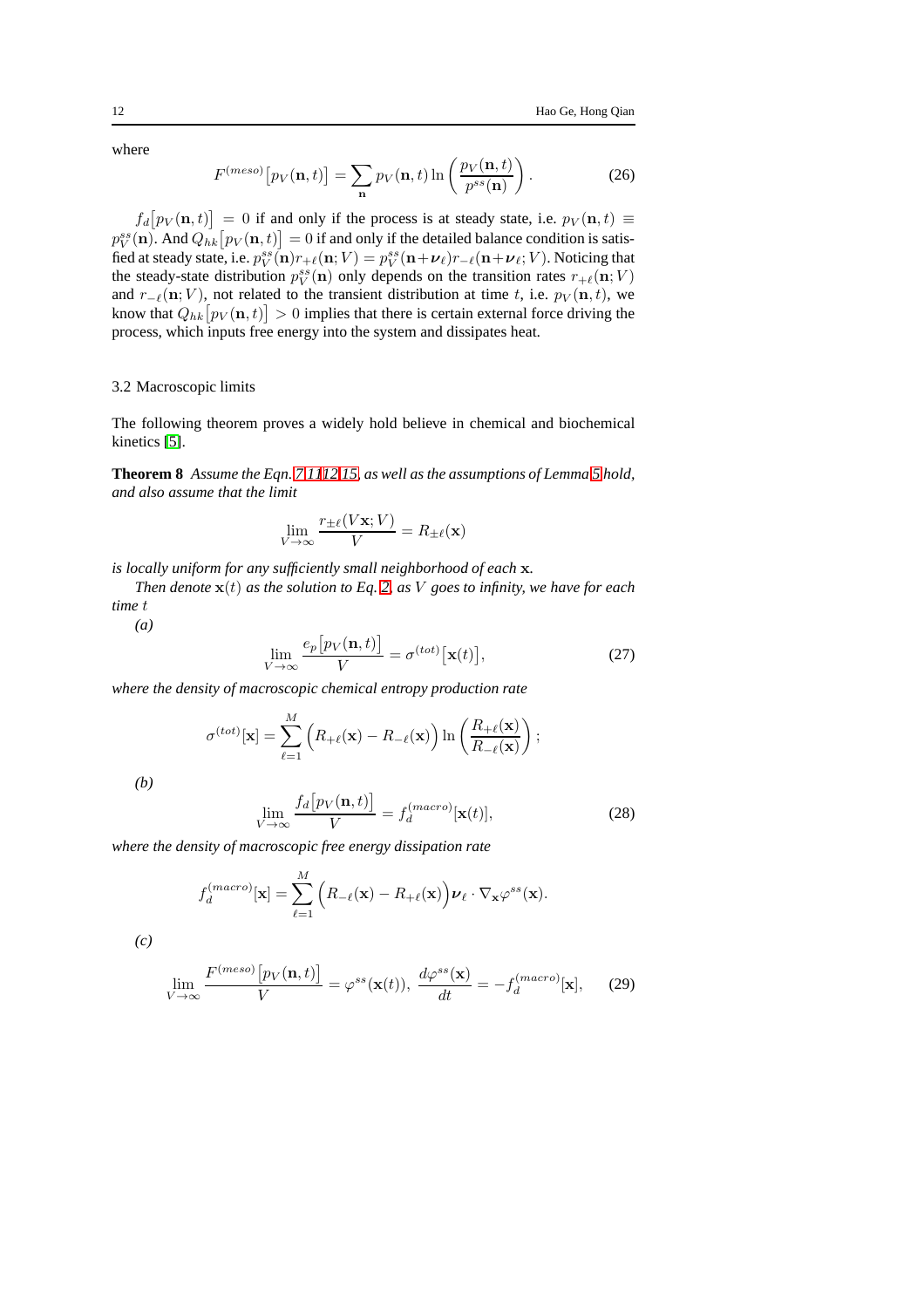hence  $\varphi^{ss}(\mathbf{x})$  can be regarded as the density of general macroscopic free energy; *(d)*

$$
\lim_{V \to \infty} \frac{Q_{hk} \left[ p_V(\mathbf{n}, t) \right]}{V} = q_{hk}^{(macro)}[\mathbf{x}(t)],\tag{30}
$$

*where the density of macroscopic housekeeping heat dissipation rate*

$$
q_{hk}^{(macro)}[\mathbf{x}] = \sum_{\ell=1}^{M} \left( R_{-\ell}(\mathbf{x}) - R_{+\ell}(\mathbf{x}) \right) \ln \left( \frac{R_{-\ell}(\mathbf{x})}{R_{+\ell}(\mathbf{x})} e^{-\boldsymbol{\nu}_{\ell} \cdot \nabla_{\mathbf{x}} \varphi^{ss}(\mathbf{x})} \right).
$$

**Remark 9** *We here only need the validity of the law of large number and large deviation theory, not the technical assumptions under which they can be proved so far in the previous section. Hence the results can possibly hold for much more general settings.*

#### **Proof:**

According to the strong law of large number (Eq. [7\)](#page-3-1), we know that given any small  $\epsilon > 0$ , for sufficiently large V, the probability concentrates on the integers satisfying  $\frac{\mathbf{n}}{V} \in B_{\epsilon}(\mathbf{x}(t)).$ 

Given any small positive number  $\delta$ , for those n, when V is sufficiently large,

$$
\left|\frac{r_{+\ell}(\mathbf{n};V)}{V} - R_{+\ell}(\frac{\mathbf{n}}{V})\right| < \delta,
$$

and since  $|R_{+\ell}(\frac{\mathbf{n}}{V}) - R_{+\ell}(\mathbf{x})| < C_{+\ell}(\mathbf{x})\epsilon$  for some constant  $C_{+\ell}(\mathbf{x})$ , we have

$$
\left|\frac{r_{+\ell}(\mathbf{n};V)}{V} - R_{+\ell}(\mathbf{x})\right| < \delta + C_{+\ell}(\mathbf{x})\epsilon.
$$

Similarly

$$
\left|\frac{r_{-\ell}(\mathbf{n};V)}{V} - R_{-\ell}(\mathbf{x})\right| < \delta + C_{-\ell}(\mathbf{x}),
$$

and

$$
\left|\ln\left(\frac{r_{+\ell}(\mathbf{n};V)}{r_{-\ell}(\mathbf{n}+\boldsymbol{\nu}_{\ell};V)}\right)-\ln\frac{R_{+\ell}(\mathbf{x})}{R_{-\ell}(\mathbf{x})}\right|<\delta+C_1(\mathbf{x})\epsilon.
$$

Then, based on the large deviation principle (Eq. [12\)](#page-4-0) and the assumption of Lemma [5,](#page-5-1) we know that for sufficiently large V, once  $\frac{\mathbf{n}}{V} \in B_{\epsilon}(\mathbf{x}(t)),$ 

$$
\left|\frac{1}{V}\ln p_V^{ss}(\mathbf{n})+\inf_{\mathbf{y}\in B_{\frac{1}{2V}}(\frac{\mathbf{n}}{V})}\varphi^{ss}(\mathbf{y})\right|<\delta,
$$

followed by

$$
\left|\frac{1}{V}\ln p_V^{ss}(\mathbf{n}) + \varphi^{ss}(\mathbf{x})\right| < \delta + C_2(\mathbf{x})\epsilon,
$$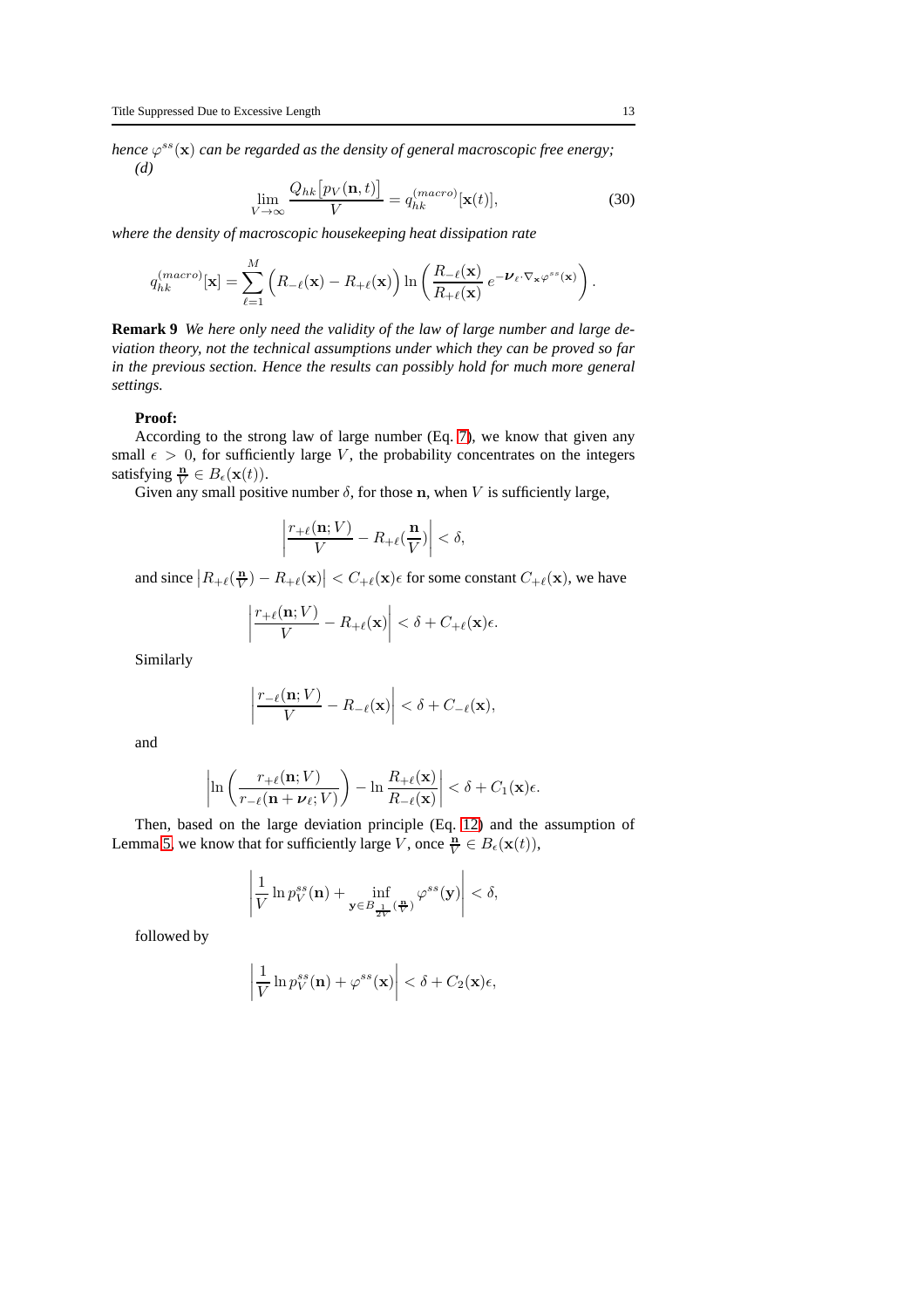$\blacksquare$ 

since

$$
\left|\inf_{\mathbf{y}\in B_{\frac{1}{2V}}(\frac{\mathbf{n}}{V})}\varphi^{ss}(\mathbf{y})-\varphi^{ss}(\mathbf{x})\right|
$$

Furthermore, due to Lemma [5,](#page-5-1) for sufficiently large V, once  $\frac{\mathbf{n}}{V} \in B_{\epsilon}(\mathbf{x}(t)),$ 

$$
\left|\ln \frac{p_V^{ss}(\mathbf{n})}{p_V^{ss}(\mathbf{n}+\boldsymbol{\nu}_{\ell})}-\boldsymbol{\nu}_{\ell}\cdot\nabla_{\mathbf{x}}\varphi^{ss}(\frac{\mathbf{n}}{V})\right|<\delta,
$$

and since

$$
\left|\boldsymbol{\nu}_{\ell}\cdot\nabla_{\mathbf{x}}\varphi^{ss}(\frac{\mathbf{n}}{V})-\boldsymbol{\nu}_{\ell}\cdot\nabla_{\mathbf{x}}\varphi^{ss}(\mathbf{x})\right|
$$

it follows with

 $\overline{\phantom{a}}$  $\overline{\phantom{a}}$  $\overline{\phantom{a}}$  $\overline{\phantom{a}}$ 

$$
\ln \frac{p_V^{ss}(\mathbf{n})}{p_V^{ss}(\mathbf{n}+\boldsymbol{\nu}_{\ell})}-\boldsymbol{\nu}_{\ell}\cdot\nabla_{\mathbf{x}}\varphi^{ss}(\mathbf{x})\Big|
$$

Finally, similar to the proof of Lemma [5](#page-5-1) based on the large deviation principle for  $\{p_V(\mathbf{n}, t)\}\$ given t, we have

$$
\left|\frac{1}{V}\ln p_V(\mathbf{n},t)+\varphi_t(\mathbf{x}(t))\right|<\delta+C_4(\mathbf{x})\epsilon,
$$

and

$$
\left|\ln \frac{p_V(\mathbf{n},t)}{p_V(\mathbf{n}+\boldsymbol{\nu}_{\ell},t)} - \boldsymbol{\nu}_{\ell} \cdot \nabla_{\mathbf{x}} \varphi_t(\mathbf{x}(t))\right| < \delta + C_5(\mathbf{x})\epsilon.
$$

Noticing the large deviation rate function  $\varphi_t(\mathbf{x})$  for the transient distributions at time t taking its global minimum at  $\mathbf{x} = \mathbf{x}(t)$ , i.e.  $\varphi_t(\mathbf{x}(t)) = \nabla_\mathbf{x} \varphi_t(\mathbf{x}(t)) = 0$ , we know

$$
\left|\frac{1}{V}\ln p_V(\mathbf{n},t)\right| < \delta + C_4(\mathbf{x})\epsilon,
$$

and

$$
\left|\ln\frac{p_V(\mathbf{n},t)}{p_V(\mathbf{n}+\boldsymbol{\nu}_{\ell},t)}\right| < \delta + C_5(\mathbf{x})\epsilon.
$$

Putting all these together, and realizing that  $\epsilon$  and  $\delta$  can be arbitrarily small, we finally prove (a)-(d).

<span id="page-13-0"></span>**Proposition 10** *The three terms*  $\sigma^{(tot)}[\mathbf{x}]$ ,  $f_d^{(macro)}$  $\int_{d}^{(macro)} [\mathbf{x}]$  and  $q_{hk}^{(macro)}[\mathbf{x}]$  are all non*negative. And*

*(a)*  $\sigma^{(tot)}[\mathbf{x}] = 0$  *if and only if the strong detailed balance condition is satisfied at* x*:*

$$
R_{+\ell}(\mathbf{x}) = R_{-\ell}(\mathbf{x}), \ \forall \ell.
$$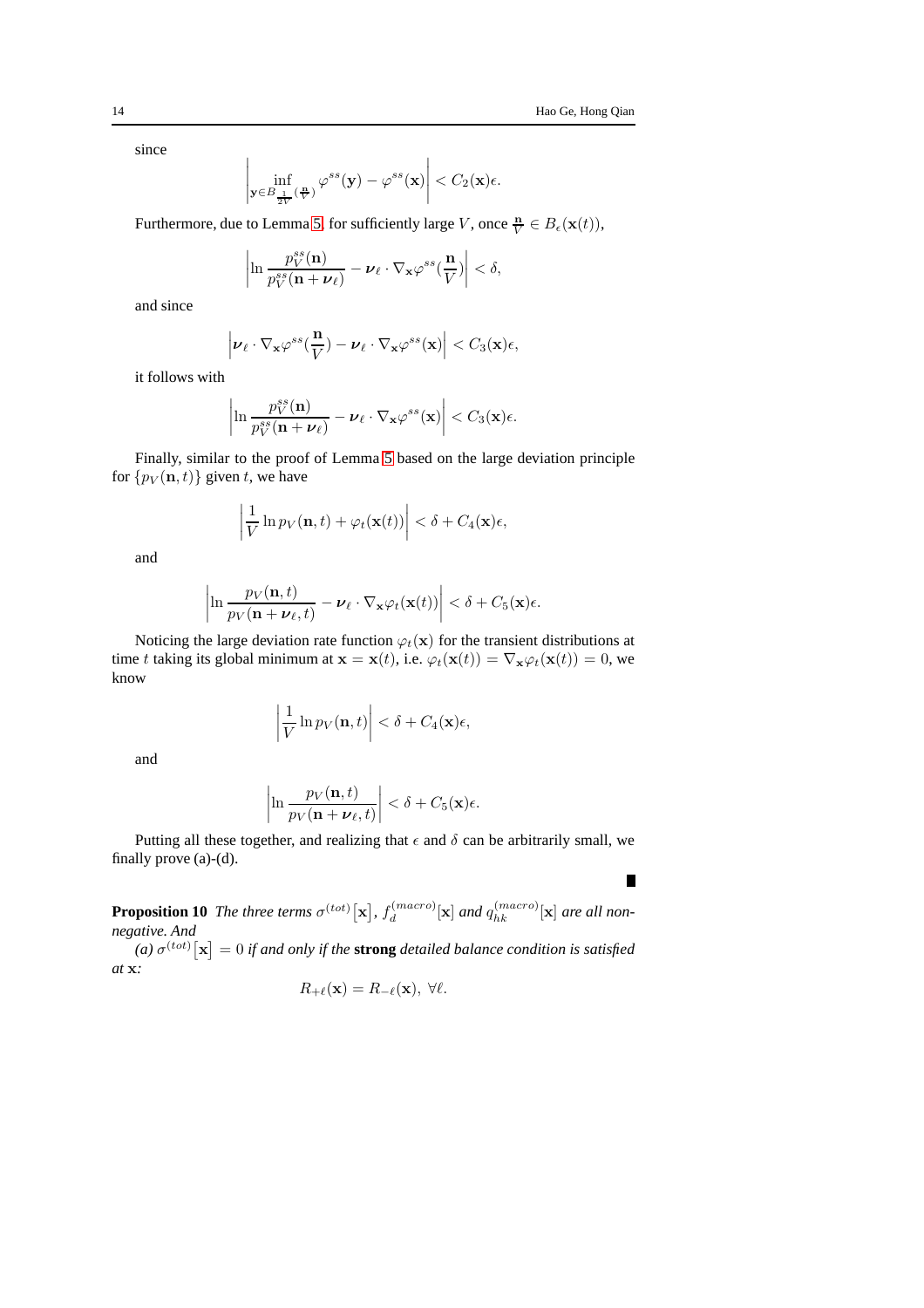(b)  $q_{hk}^{(macro)}[\mathbf{x}] = 0$  if and only if the **weak** detailed balance condition is satisfied *at* x*:*

<span id="page-14-0"></span>
$$
\ln\left(\frac{R_{+\ell}(\mathbf{x})}{R_{-\ell}(\mathbf{x})}\right) = -\boldsymbol{\nu}_{\ell} \cdot \varphi^{ss}(\mathbf{x})), \ \forall \ell.
$$
 (31)

 $(c)$   $f_d^{(macro)}$  $\mathbf{d}_{d}^{(macro)}[\mathbf{x}] = 0$  *if and only if the following condition is satisfied, i.e.* 

$$
\nu_{\ell} \cdot \nabla_{\mathbf{x}} \varphi^{ss}(\mathbf{x}) = 0, \ \forall \ell,
$$

which is equivalent to the vanishing of the gradient of  $\varphi^{ss}(\mathbf{x})$  in the surviving space  $\mathcal{L}^{\mathbf{x}}$  indicated by **x**. If the dimension of the Hessian matrix of  $\varphi^{ss}(\mathbf{x})$  is equal to the *dimension of the surviving space, i.e the column space of the stoichiometric matrix* S*, then it is also equivalent to the steady state condition*

$$
F_i(\mathbf{x}) = \sum_{\ell=1}^M \nu_{\ell i} \Big( R_{+\ell}(\mathbf{x}) - R_{-\ell}(\mathbf{x}) \Big) = 0, \ \forall i.
$$

**Proof:**

(a) is straightforward.

(b) Note that  $\forall x \ge 0$ ,  $\ln x \ge 1 - \frac{1}{x}$  and  $\ln x \le x - 1$ . Thus we have

M

$$
\ln\left(\frac{R_{-\ell}(\mathbf{x})}{R_{+\ell}(\mathbf{x})}e^{-\boldsymbol{\nu}_{\ell}\cdot\nabla_{\mathbf{x}}\varphi^{ss}(\mathbf{x})}\right) \ge 1 - \left(\frac{R_{+\ell}(\mathbf{x})}{R_{-\ell}(\mathbf{x})}\right)e^{\boldsymbol{\nu}_{\ell}\cdot\nabla_{\mathbf{x}}\varphi^{ss}(\mathbf{x})},\tag{32a}
$$

and

$$
\ln\left(\frac{R_{-\ell}(\mathbf{x})}{R_{+\ell}(\mathbf{x})}e^{-\boldsymbol{\nu}_{\ell}\cdot\nabla_{\mathbf{x}}\varphi^{ss}(\mathbf{x})}\right) \leq \left(\frac{R_{-\ell}(\mathbf{x})}{R_{+\ell}(\mathbf{x})}\right)e^{-\boldsymbol{\nu}_{\ell}\cdot\nabla_{\mathbf{x}}\varphi^{ss}(\mathbf{x})} - 1.
$$
 (32b)

Therefore

$$
q_{hk}^{(macro)}[\mathbf{x}] \ge \sum_{\ell=1}^{M} \left\{ R_{-\ell}(\mathbf{x}) \left[ 1 - \left( \frac{R_{+\ell}(\mathbf{x})}{R_{-\ell}(\mathbf{x})} \right) e^{\mathbf{V}_{\ell} \cdot \nabla_{\mathbf{x}} \varphi^{ss}(\mathbf{x})} \right] + R_{+\ell}(\mathbf{x}) \left[ 1 - \left( \frac{R_{-\ell}(\mathbf{x})}{R_{+\ell}(\mathbf{x})} \right) e^{-\mathbf{V}_{\ell} \cdot \nabla_{\mathbf{x}} \varphi^{ss}(\mathbf{x})} \right] \right\} = 0, \quad (33)
$$

and the equality holds if and only if Eq. [\(31\)](#page-14-0) is satisfied.

(c) Note that 
$$
\forall x \in \mathcal{R}, \mathbf{x} \ge 1 - e^{-\mathbf{x}}
$$
. Thus we have  

$$
f_d^{(macro)} = \sum_{\ell=1}^M \left( R_{-\ell}(\mathbf{x}) - R_{+\ell}(\mathbf{x}) \right) \nu_\ell \cdot \nabla_{\mathbf{x}} \varphi^{ss}(\mathbf{x})
$$

$$
\geq \sum_{\ell=1} R_{-\ell}(\mathbf{x}) \left[ 1 - \exp\{-\boldsymbol{\nu}_{\ell} \cdot \nabla_{\mathbf{x}} \varphi^{ss}(\mathbf{x})\} \right] + R_{+\ell}(\mathbf{x}) \left[ 1 - \exp\{\boldsymbol{\nu}_{\ell} \cdot \nabla_{\mathbf{x}} \varphi^{ss}(\mathbf{x})\} \right] = 0,
$$
(34)

and the equality holds if and only if  $v_{\ell} \cdot \nabla_{\mathbf{x}} \varphi^{ss}(\mathbf{x}) = 0$  for all  $\ell$ . Then applying the Theorem [6.](#page-7-1)

 $\blacksquare$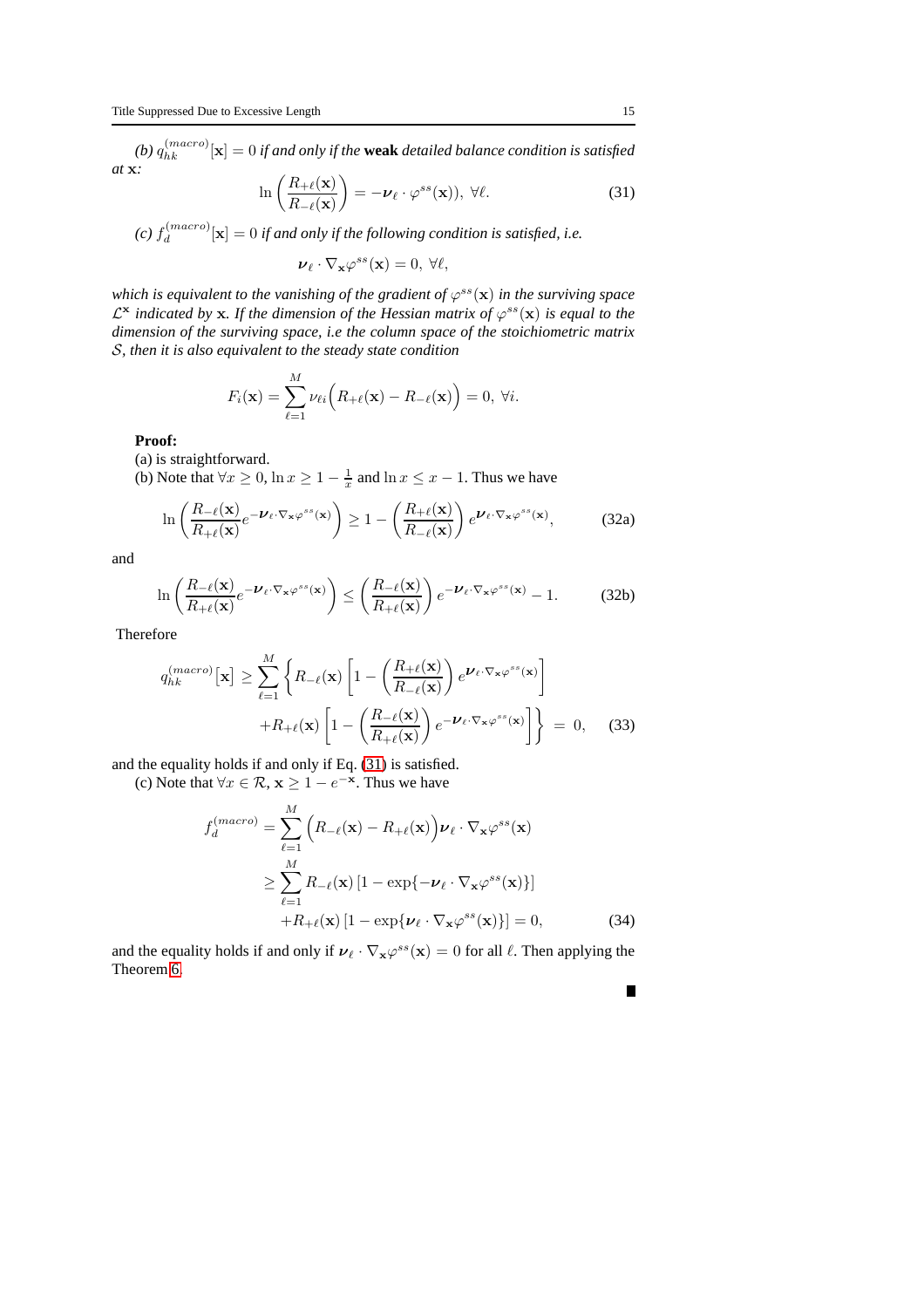We thus have derived a macroscopic law of chemical (free) energy balance:

<span id="page-15-1"></span>
$$
\frac{\mathrm{d}}{\mathrm{d}t}\varphi^{ss}\big(\mathbf{x}(t)\big) = q_{hk}^{(macro)}\big[\mathbf{x}(t)\big] - \sigma^{(tot)}\big[\mathbf{x}(t)\big],\tag{35}
$$

in which all three macroscopic *densities*, including the free energy dissipation rate,  $f_d^{(macro)}$  $\mathbf{d}_{d}^{(macro)}[\mathbf{x}(t)] \equiv -\frac{\mathrm{d}}{\mathrm{d}t} \varphi^{ss}(\mathbf{x}(t)),$  house-keeping heat rate,  $q_{hk}^{(macro)}[\mathbf{x}(t)]$  and total entropy production rate  $\sigma^{(tot)}[\mathbf{x}(t)]$ , are non-negative.  $q_{hk}^{(macro)}$  and  $\sigma^{(tot)}$  should be identified as the "source" and the "sink" for an emergent, macroscopic chemical energy function  $\varphi^{ss}$ . It is clear that  $\varphi^{ss}$  is a consequence of a global, infinitely long time behavior of the mesoscopic system.

#### <span id="page-15-0"></span>**4 Fluctuation-dissipation theorem**

Here we further give a rigorous statement and proof for the fluctuation-dissipation theorem for general stochastic chemical reaction models, which is first discovered by Joel Keizer in 1980s through diffusion approximation [\[34\]](#page-20-17).

**Theorem 11** q *is any stable fixed point of Eq.* [2.](#page-1-1) Assume  $\varphi^{ss}(\mathbf{x})$  *is at least twice* differentiable. Define  $\Xi_{ij} = \frac{\partial^2 \varphi^{ss}(\mathbf{q})}{\partial \mathbf{x}_i \partial \mathbf{x}_j}$  $\frac{\partial^2\varphi^{ss}({\bf q})}{\partial {\bf x}_i\partial {\bf x}_j}$ ,  $A_{ij}=\sum_{\ell=1}^M(R_{+\ell}({\bf q})+R_{-\ell}({\bf q}))\nu_{\ell i}\nu_{\ell j}$ , and  $B_{ij}=\frac{\partial F_{i}(\mathbf{q})}{\partial \mathbf{x}_{i}}$  $\frac{F_i(\mathbf{q})}{\partial \mathbf{x}_j}$ *. Then we have the equality* 

$$
\Xi A \Xi = -\Xi B - B\Xi. \tag{36}
$$

*If*  $\Xi$  *is invertible, then*  $A = (B\Xi^{-1} + \Xi^{-1}B)$ *.* 

**Proof:** Take the second derivative of the left-hand-side of Eq. [15](#page-7-0) and notice  $\nu_\ell \cdot \nabla_{\mathbf{x}} \varphi^{ss}(\mathbf{q}) = F_i(\mathbf{q}) = 0$  for each  $\ell$  and  $i$ , then we can get

$$
\sum_{\ell=1}^{M} \left\{ \left[ -\frac{\partial R_{+\ell}(\mathbf{q})}{\partial \mathbf{x}_{k}} + \frac{\partial R_{-\ell}(\mathbf{q})}{\partial \mathbf{x}_{k}} \right] \sum_{1 \leq i \leq N} \nu_{\ell i} \frac{\partial^{2} \varphi^{ss}(\mathbf{q})}{\partial \mathbf{x}_{i} \partial \mathbf{x}_{j}} \right\} \n+ \sum_{\ell=1}^{M} \left\{ \left[ -\frac{\partial R_{+\ell}(\mathbf{q})}{\partial \mathbf{x}_{j}} + \frac{\partial R_{-\ell}(\mathbf{q})}{\partial \mathbf{x}_{j}} \right] \sum_{1 \leq i \leq N} \nu_{\ell i} \frac{\partial^{2} \varphi^{ss}(\mathbf{q})}{\partial \mathbf{x}_{i} \partial \mathbf{x}_{k}} \right\} \n- \sum_{\ell=1}^{M} (R_{+\ell}(\mathbf{q}) + R_{-\ell}(\mathbf{q})) \sum_{1 \leq i \leq N} \nu_{\ell i} \frac{\partial^{2} \varphi^{ss}(\mathbf{q})}{\partial \mathbf{x}_{i} \partial \mathbf{x}_{j}} \sum_{1 \leq i \leq N} \nu_{\ell i} \frac{\partial^{2} \varphi^{ss}(\mathbf{q})}{\partial \mathbf{x}_{i} \partial \mathbf{x}_{k}} = 0, (37)
$$

for each  $1 \le j, k \le N$ . It is exactly the equality  $EAE = -EB - BE$ .

**Remark 12** *1. For the diffusion approximation close to any stable fixed point* q *in* Section [2.3,](#page-9-0) the diffusion matrix is  $\frac{A(\mathbf{q})}{V}$  and the variance of the stationary linear diffusion is just  $\frac{\Xi^{-1}}{V}$  $\frac{y-1}{V}$ . Now  $\Xi$  has a more rigorous and clear definition from the original *stochastic chemical reaction.*

*2. The diffusion approximation violates the conservation laws, while the chemical reaction models keep it.*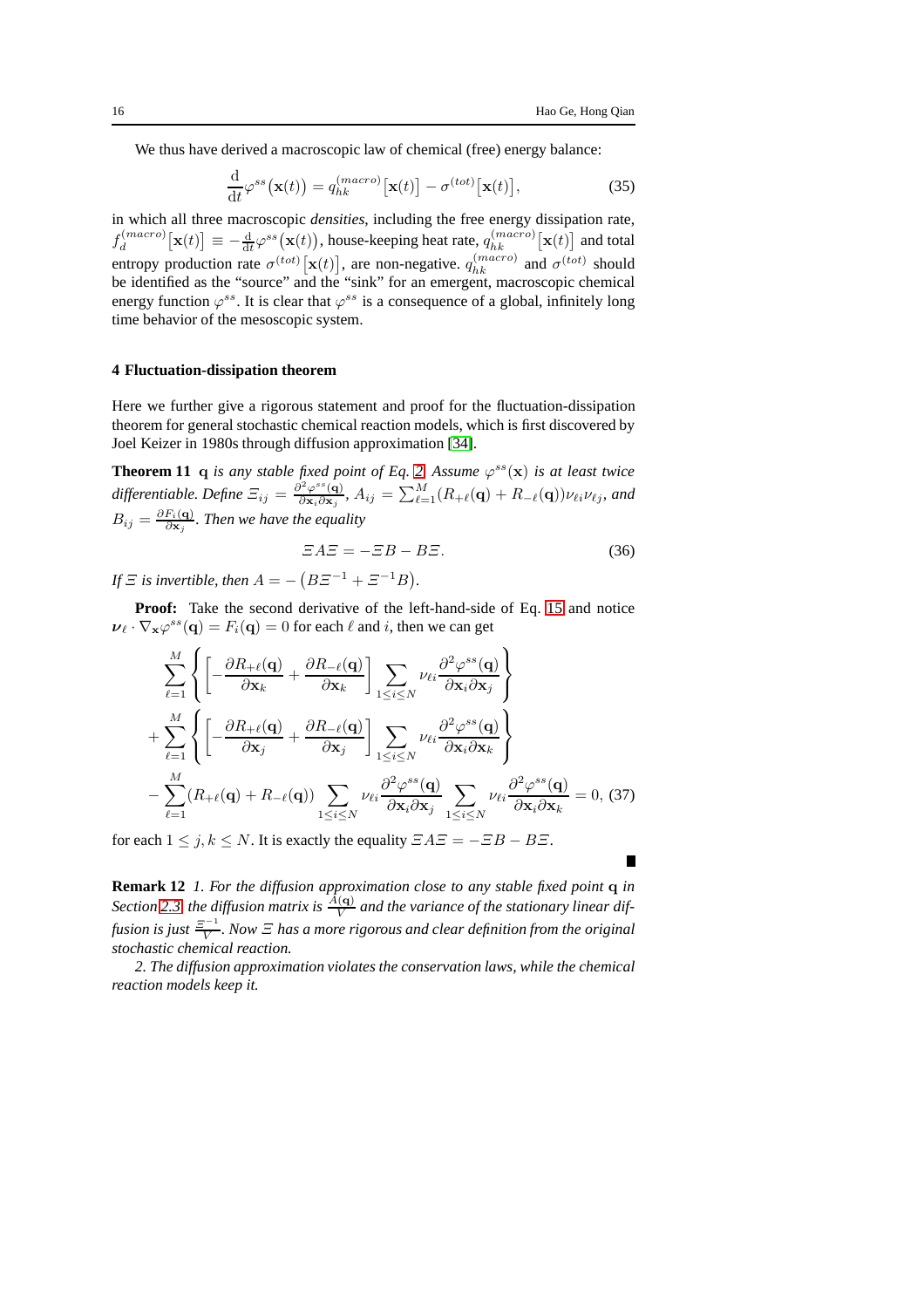## **5 Kinetics with detailed balance**

Wegscheider-Lewis cycle condition and detailed balance are cornerstone concepts of chemical kinetics and equilibrium thermodynamics [\[40,](#page-20-20)[51,](#page-21-2)[52,](#page-21-5)[53,](#page-21-6)[50\]](#page-21-7).

Let  $\xi = (\xi_1, \dots, \xi_M)$  be a M-dimensional vector and

$$
\sum_{\ell=1}^{M} \xi_{\ell} \nu_{\ell i} = 0, \ \forall i = 1, 2, \cdots, N.
$$

That is  $\xi$  is in the right null space of stoichiometric matrix  $S_{N\times M}$ , in which  $s_{ij} = \nu_{ji}$ . If for every vector  $\xi$  in the right null space of S one has

$$
\sum_{\ell=1}^{M} \xi_{\ell} \ln \left( \frac{R_{+\ell}(\mathbf{x})}{R_{-\ell}(\mathbf{x})} \right) = 0, \ \forall \mathbf{x};
$$
\n(38)

then we say the kinetics satisfies Wegscheider-Lewis cycle condition [\[40,](#page-20-20)[51,](#page-21-2)[52,](#page-21-5)[53,](#page-21-6) [50\]](#page-21-7), or loop law [\[47,](#page-21-8)[46\]](#page-21-4).

**Proposition 13** *For the chemical reaction models, the following statements are equivalent:*

- *(*i*) The chemical reaction model satisfies the Wegscheider-Lewis cycle condition; (ii)* The weak detailed balance condition [\(31\)](#page-14-0) is satisfied for  $\forall x, \ell$ ;
- (iii) The macroscopic house-keeping heat dissipation rate  $q_{hk}^{(macro)}[\mathbf{x}] = 0$   $\forall \mathbf{x}$ ;
- *(*iv*) The time-evolution of the general free energy function*

$$
\frac{\mathrm{d}\varphi^{ss}[\mathbf{x}(t)]}{\mathrm{d}t} = -\sigma^{(tot)}[\mathbf{x}(t)].
$$
\n(39)

*Furthermore, (iv) also implies any stable steady state of the macroscopic kinetics [\(2\)](#page-1-1)* x ss *satisfies the strong detailed balance condition.*

#### **Proof:**

 $(i) \rightarrow (ii)$ : Due to the Wegscheider-Lewis cycle condition, we can choose the rates  $r_{+\ell}(n; V)$  for the forward reaction and  $r_{-\ell}(n; V)$  for the backward reaction, such that for sufficiently large  $V$ , the stochastic chemical reaction model satisfies the Kolmogorov cycle condition, i.e. for each possible cycle in the state space, the multiply of reaction rates for the forward cycle and the multiply of reaction rates for the backward cycle is equal to each other [\[31\]](#page-20-21). The strategy can be first set  $r_{\pm\ell}(n;V) = VR_{\pm\ell}(\frac{n}{V}),$ and then fine tuning it sequentially following the elementary cycles with smallest numbers of states.

Kolmogorov cycle condition is equivalent to the stationary distribution satisfying detailed balance

$$
\frac{p_V^{ss}(\mathbf{n} + \boldsymbol{\nu}_{\ell})}{p_V^{ss}(\mathbf{n})} = \frac{r_{+\ell}(\mathbf{n}; V)}{r_{-\ell}(\mathbf{n} + \boldsymbol{\nu}_{\ell}; V)}.
$$
(40)

Therefore in the macroscopic limit, it yields based on Lemma [5](#page-5-1)

<span id="page-16-0"></span>
$$
-\nu_{\ell} \cdot \nabla_{\mathbf{x}} \varphi^{ss}(\mathbf{x}) = \ln \left( \frac{R_{+\ell}(\mathbf{x})}{R_{-\ell}(\mathbf{x})} \right). \tag{41}
$$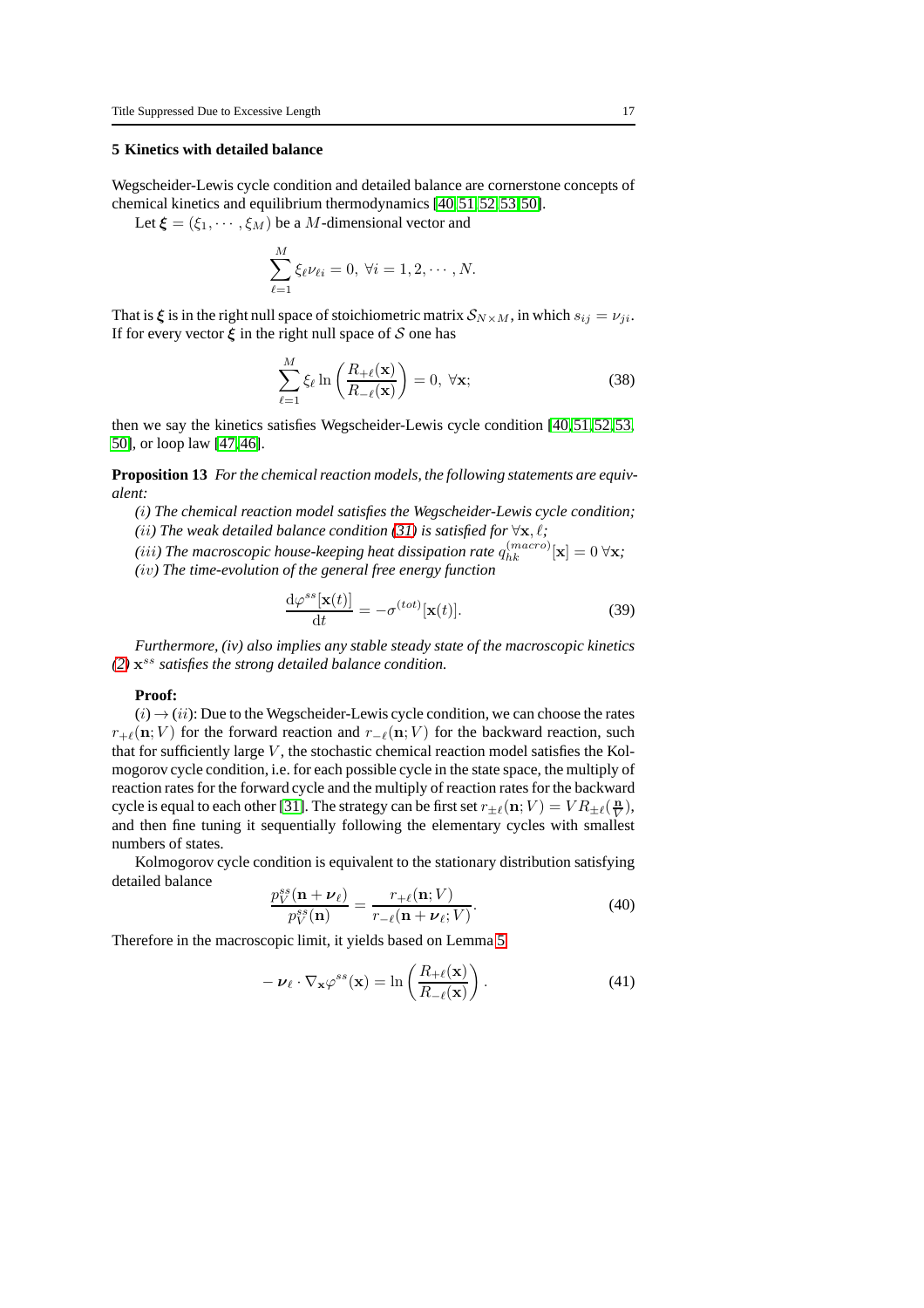$\blacksquare$ 

Noticing that the definition of  $\varphi^{ss}(\mathbf{x})$  is only dependent on  $R_{\pm\ell}(\mathbf{x})$ , as the limit of  $r_{\pm\ell}(V\mathbf{x};V)/V$ , the weak detailed balance condition holds independent of the choosing of  $r_{\pm\ell}(\mathbf{n}; V)$ .

 $(ii) \rightarrow (i)$ : straightforward.

 $(ii) \Leftrightarrow (iii)$ : Already proved in the Proposition [10.](#page-13-0)

 $(iii) \Leftrightarrow (iv)$ : Obviously if we notice that  $\sigma^{(tot)}[\mathbf{x}] = f_d^{macro}[\mathbf{x}]$  if and only if  $q_{hk}^{macro}[\mathbf{x}] = 0.$ 

For the special case of Waage and Guldberg's law of mass action:

<span id="page-17-1"></span>
$$
R_{+\ell}(\mathbf{x}) = k_{+\ell} \prod_{j=1}^{N} x_j^{\nu_{\ell j}^+}, \ \ R_{-\ell}(\mathbf{x}) = k_{-\ell} \prod_{j=1}^{N} x_j^{\nu_{\ell j}^-}.
$$
 (42)

For reaction kinetics with mass-action rate law and weak detailed balance for each  $\mathbf{x}, \boldsymbol{\nu}_{\ell} \cdot \nabla_{\mathbf{x}} \varphi^{ss}(\mathbf{x}) = \ln(k_{-\ell}/k_{+\ell}) + \boldsymbol{\nu}_{\ell} \ln \mathbf{x} = \Delta \mu_{\ell}$ , the chemical potential *difference* of the  $\ell^{th}$  reaction. Then one also has  $\boldsymbol{\nu}_{\ell} \cdot \nabla_{\mathbf{x}} \varphi^{ss}(\mathbf{x}) = \boldsymbol{\nu}_{\ell} \ln(\mathbf{x}/\mathbf{x}^{ss})$  [\[2\]](#page-19-4). Therefore,  $\varphi^{ss}(\mathbf{x})$  is precisely the macroscopic Gibbs chemical potential  $\mu(\mathbf{x})$ . It is now worth going back to take a fresh look how Gibbs was able to connect his two major accomplishments, statistical mechanics and macroscopic chemical thermodynamics, using the idea of "variational method for virtual change" to show the Lyapunov function. This is *a fundamental theorem of nonequilibrium chemical thermodynamics*.

**Remark 14** *For general rate law, weak detailed balance satisfied by each* x *might not always guarantees a unique steady state* x ss *to [\(2\)](#page-1-1). The following condition is necessary if a steady state is unique [\[42\]](#page-20-22):*

$$
\nu_{\ell} \cdot \nabla_{\mathbf{x}} \ln \left( \frac{R_{+\ell}(\mathbf{x})}{R_{-\ell}(\mathbf{x})} \right) < 0 \tag{43}
$$

*for all*  $\bf{x}$  *and*  $\ell$ *.* 

*From Eq. [41,](#page-16-0) we know that once the weak detailed balance condition is satisfied,*

<span id="page-17-0"></span>
$$
-\sum_{k,j=1}^{N} \nu_{\ell j} \left( \frac{\partial^2 \varphi^{ss}(\mathbf{x})}{\partial x_j \partial x_k} \right) \nu_{\ell k} = \nu_{\ell} \cdot \nabla_{\mathbf{x}} \ln \left( \frac{R_{+\ell}(\mathbf{x})}{R_{-\ell}(\mathbf{x})} \right),\tag{44}
$$

*hence if*  $\varphi^{ss}(\mathbf{x})$  *is convex, then the left-hand-side of* [\(44\)](#page-17-0) *is negative for all*  $\boldsymbol{\nu}_{\ell}$  *and*  $x > 0$ *. So the*  $x^{ss}$  *is unique.* 

*For Waage and Guldberg's law of mass action with [\(42\)](#page-17-1), we have*

$$
\nu_{\ell} \cdot \nabla_{\mathbf{x}} \ln \left( \frac{R_{+\ell}(\mathbf{x})}{R_{-\ell}(\mathbf{x})} \right) = \sum_{j=1}^{N} \nu_{\ell j} \frac{\partial}{\partial x_j} \sum_{k=1}^{N} \ln x_k^{-\nu_{\ell k}} = -\sum_{j=1}^{N} \frac{\nu_{\ell j}^2}{x_j} < 0,\qquad(45)
$$

hence in this case, weak detailed balance can guarantee the uniqueness of  $\mathbf{x}^{ss}$ .

**Remark 15** *In the case of law of mass action, strong detailed balance condition at steady state* x ss *also implies the weak detailed balance for each* x*. It is because in* this case, the quasi potential  $\varphi^{ss}(\mathbf{x})$  can be explicitly written down (see the following *section) [\[2\]](#page-19-4).*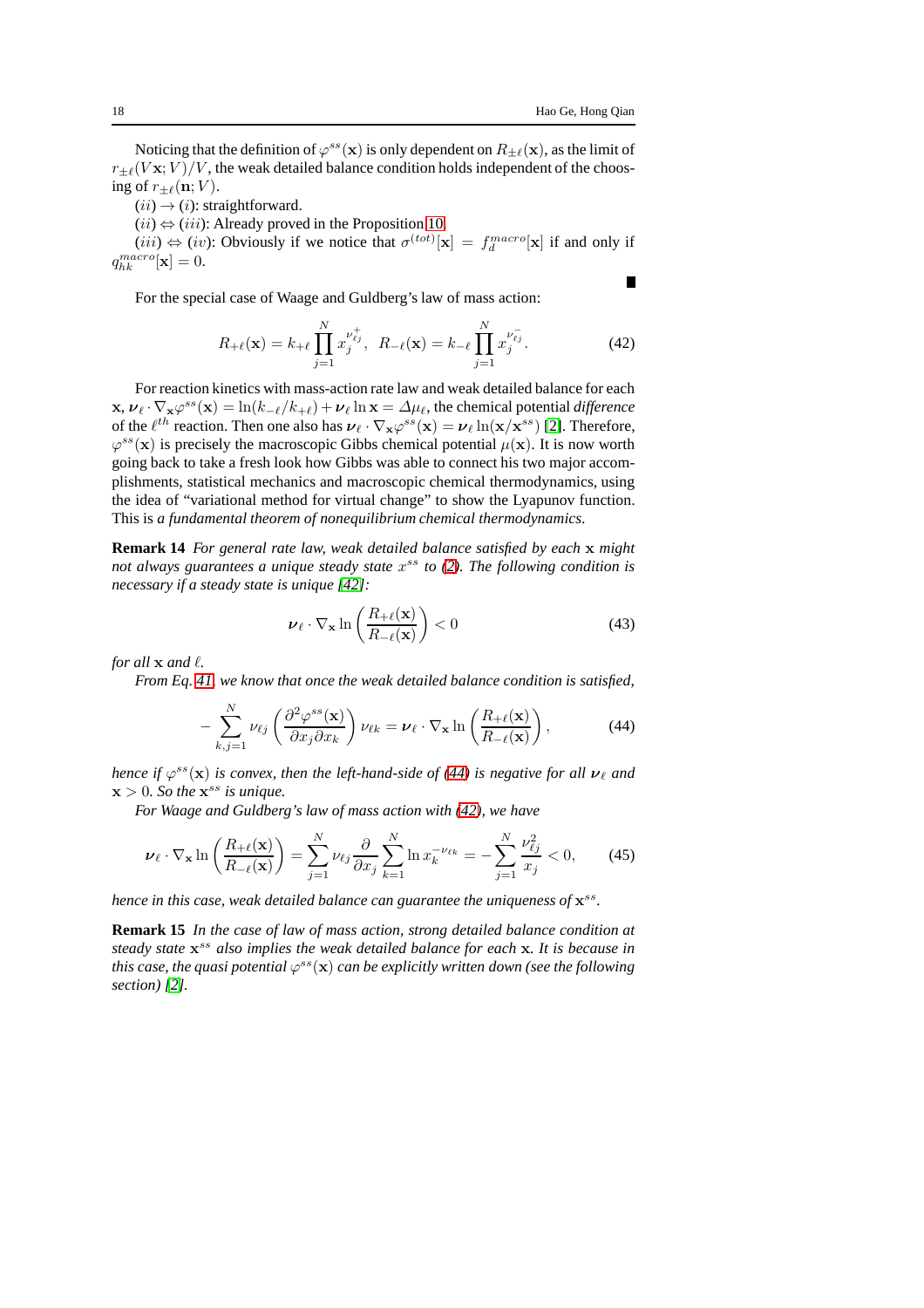#### **6 Kinetics with complex balance**

The stationary state in reaction systems with strong detailed balance is called an equilibrium steady state. Not every stationary state in mesoscopic stochastic reaction systems [\(1\)](#page-1-0) with kinetics [\(4\)](#page-2-0) is an equilibrium state; a nonequilibrium steady state (NESS) is characterized by a non-zero entropy production rate  $\sigma^{tot}[\mathbf{x}^{ss}]$  =  $q_{hk}^{macro}[\mathbf{x}^{ss}] > 0$ : The amount of energy required to sustain the NESS is precisely balanced by the amount of entropy production.

Noting Eq. [\(15\)](#page-7-0) can be re-written as

<span id="page-18-0"></span>
$$
\sum_{\ell=1}^{M} \left[ R_{+\ell}(\mathbf{x}) - R_{-\ell}(\mathbf{x}) e^{-\boldsymbol{\nu}_{\ell} \cdot \nabla_{\mathbf{x}} \varphi^{ss}(\mathbf{x})} \right] \left[ 1 - e^{\boldsymbol{\nu}_{\ell} \cdot \nabla_{\mathbf{x}} \varphi^{ss}(\mathbf{x})} \right] = 0, \qquad (46)
$$

hence the validity of this equation at NESS is not due to zero for each and every  $\ell$ term, but a balance between terms of different  $\ell$ s.

If  $R_{\pm\ell}(\mathbf{x})$  are given by the law of mass action [\(42\)](#page-17-1), and introducing

<span id="page-18-2"></span>
$$
A[\mathbf{x}] = \sum_{j=1}^{N} \left[ x_j \ln \left( \frac{x_j}{x_j^{ss}} \right) - x_j + x_j^{ss} \right].
$$
 (47)

Then  $\nabla_{\mathbf{x}} A[\mathbf{x}] = \ln(\mathbf{x}/\mathbf{x}^{ss})$ , and

$$
\nu_{\ell} \cdot \nabla_{\mathbf{x}} A[\mathbf{x}] = \sum_{j=1}^{N} \nu_{\ell j} \ln \left( \frac{x_j}{x_j^{ss}} \right) = \ln \prod_{j=1}^{N} \left( \frac{x_j}{x_j^{ss}} \right)^{\nu_{\ell j}} = \ln \left( \frac{R_{-\ell}(\mathbf{x}) R_{+\ell}(\mathbf{x}^{ss})}{R_{+\ell}(\mathbf{x}) R_{-\ell}(\mathbf{x}^{ss})} \right). \tag{48}
$$

Therefore, the left-hand-side of [\(46\)](#page-18-0) is

<span id="page-18-1"></span>
$$
\sum_{\ell=1}^{M} \left( R_{+\ell}(\mathbf{x}^{ss}) - R_{-\ell}(\mathbf{x}^{ss}) \right) \left( \frac{R_{+\ell}(\mathbf{x})}{R_{+\ell}(\mathbf{x}^{ss})} - \frac{R_{-\ell}(\mathbf{x})}{R_{-\ell}(\mathbf{x}^{ss})} \right)
$$
\n
$$
= \sum_{\ell=1}^{M} \left( R_{+\ell}(\mathbf{x}^{ss}) - R_{-\ell}(\mathbf{x}^{ss}) \right) \left[ \prod_{j=1}^{N} \left( \frac{x_j}{x_j^{ss}} \right)^{\nu_{\ell j}^+} - \prod_{j=1}^{N} \left( \frac{x_j}{x_j^{ss}} \right)^{\nu_{\ell j}^-} \right]. \quad (49)
$$

A mass-action kinetics is called complex balanced if one of its steady state  $x^{ss}$ guarantees the right-hand-side of [\(49\)](#page-18-1) being zero for all x [\[27,](#page-20-4)[28,](#page-20-5)[14,](#page-20-6)[16\]](#page-20-7). In other words, under the law of mass action and assuming  $x^{ss}$  is one of its steady state, the  $A[x]$  defined in [\(47\)](#page-18-2) is a solution to Eq. [15](#page-7-0) for kinetics with complex balance. We further note that  $A[x]$  is convex, and the macroscopic kinetics [\(2\)](#page-1-1) always goes downhill along  $A[x]$ . Therefore, the  $x^{ss}$  is the unique steady state.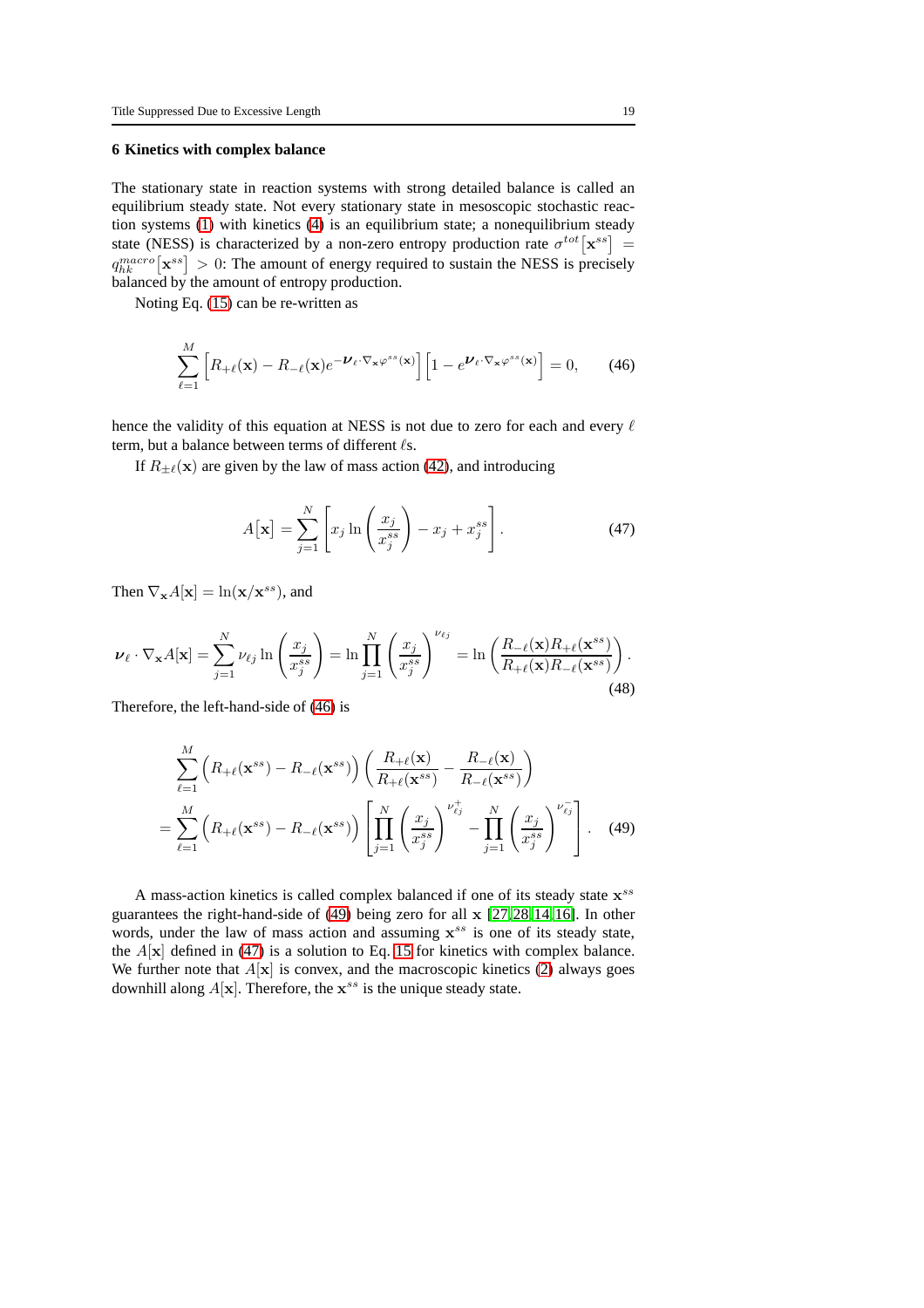In fact, Anderson et al. have shown that  $\varphi^{ss}(\mathbf{x}) = A[\mathbf{x}]$  in the system with law of mass action and complex balance. [\[2\]](#page-19-4). Thus,

$$
f_d^{(macro)}[\mathbf{x}] = -\frac{d\varphi^{ss}[\mathbf{x}]}{dt} = -\sum_{i=1}^{N} \frac{dx_i}{dt} \ln\left(\frac{x_i}{x_i^{ss}}\right)
$$
  
\n
$$
= \sum_{\ell=1}^{M} \sum_{i=1}^{N} \nu_{\ell i} \left(R_{-\ell}[\mathbf{x}] - R_{+\ell}[\mathbf{x}]\right) \ln\left(\frac{x_i}{x_i^{ss}}\right)
$$
  
\n
$$
= \sum_{\ell=1}^{M} \left(R_{-\ell}[\mathbf{x}] - R_{+\ell}[\mathbf{x}]\right) \ln\left(\frac{R_{-\ell}[\mathbf{x}]R_{+\ell}[\mathbf{x}^{ss}]}{R_{+\ell}[\mathbf{x}]R_{-\ell}[\mathbf{x}^{ss}]}\right), \qquad (50a)
$$
  
\n
$$
q_{hk}^{(macro)}[\mathbf{x}] = \sigma^{(tot)}[\mathbf{x}] - f_d^{(macro)}[\mathbf{x}]
$$

$$
= \sum_{\ell=1}^{M} \left( R_{+\ell}[\mathbf{x}] - R_{-\ell}[\mathbf{x}] \right) \ln \left( \frac{R_{+\ell}[\mathbf{x}^{ss}]}{R_{-\ell}[\mathbf{x}^{ss}]} \right).
$$
 (50b)

These two quantities were introduced in [\[22\]](#page-20-8) based purely on chemical thermodynamic intuition. It is now shown to be "derivable" from the general law of macroscopic chemical energy balance, Eq. [35.](#page-15-1)

**Acknowledgements** The authors would like to thank Xiao Jin, Tiejun Li for comments and helpful discussions. H. Ge is supported by NSFC (No. 21373021 and 11622101), and the 863 program (No. 2015AA020406).

#### **References**

- <span id="page-19-3"></span>1. Anderson, D. F. and Kurtz, T. G. (2015) *Stochastic Analysis of Biochemical Systems*, Springer, New York.
- <span id="page-19-4"></span>2. Anderson, D. F., Craciun, G., Gopalkrishnan, M. and Wiuf, C. (2015) Lyapunov functions, stationary distributions, and non-equilibrium potential for reaction networks. *Bullet. Math. Biol.*, **77**, 1744–1767
- 3. Anderson, P. W. (1972) More is different: Broken symmetry and the nature of the hierarchical structure of science. *Science* **177**, 393–396.
- <span id="page-19-5"></span>4. Arnold, V.I.(1997) Mathematical methods of classical mechanics, 2nd edition (Graduate Texts in Mathematics). Springer, New York.
- <span id="page-19-9"></span>5. Beard, D. A. and Qian, H. (2007) Relationship between thermodynamic driving force and one-way fluxes in reversible chemical reactions. *PLoS ONE*, **2**, e144.
- <span id="page-19-2"></span>6. Beard, D. A. and Qian, H. (2008) *Chemical Biophysics: Quantitative Analysis of Cellular Systems*, Cambridge Univ. Press, U.K.
- 7. Bennett, C. H. (2003) Notes on Landauer's principle, reversible computation and Maxwell's demon. *Stud. Hist. Phil. Mod. Phys.* **34**, 501–510.
- 8. Chow, S.-N., Huang, W., Li, Y. and Zhou, H. (2012) Fokker-Planck equations for a free energy functional or Markov process on a graph. *Arch. Rational Mech. Anal.* **203**, 969–1008.
- <span id="page-19-1"></span><span id="page-19-0"></span>9. Delbrück, M. (1940) Statistical fluctuations in autocatalytic reactions. *J. Chem. Phys.* 8, 120–124.
- <span id="page-19-7"></span>10. Doob, J. L. (1945) Markoff chains – denumerable case. *Trans. Am. Math. Soc.* **58**, 455–473.
- 11. Esposito, M., Harbola, U. and Mukamel, S. (2007) Entropy fluctuation theorems in driven open systems: Application to electron counting statistics. *Phys. Rev. E.* **76**, 031132.
- <span id="page-19-8"></span>12. Esposito, M. and van den Broeck, C. (2010) Three detailed fluctuation theorems. *Phys. Rev. Lett.* **104**, 090601.
- <span id="page-19-6"></span>13. Fathi, A.: *Weak KAM theorem in Lagrangian dynamics, 7th Ed.* (2005) [http://www.math.ens.fr/](http://www.math.ens.fr/~baladi/fathidea.pdf)∼baladi/fathidea.pdf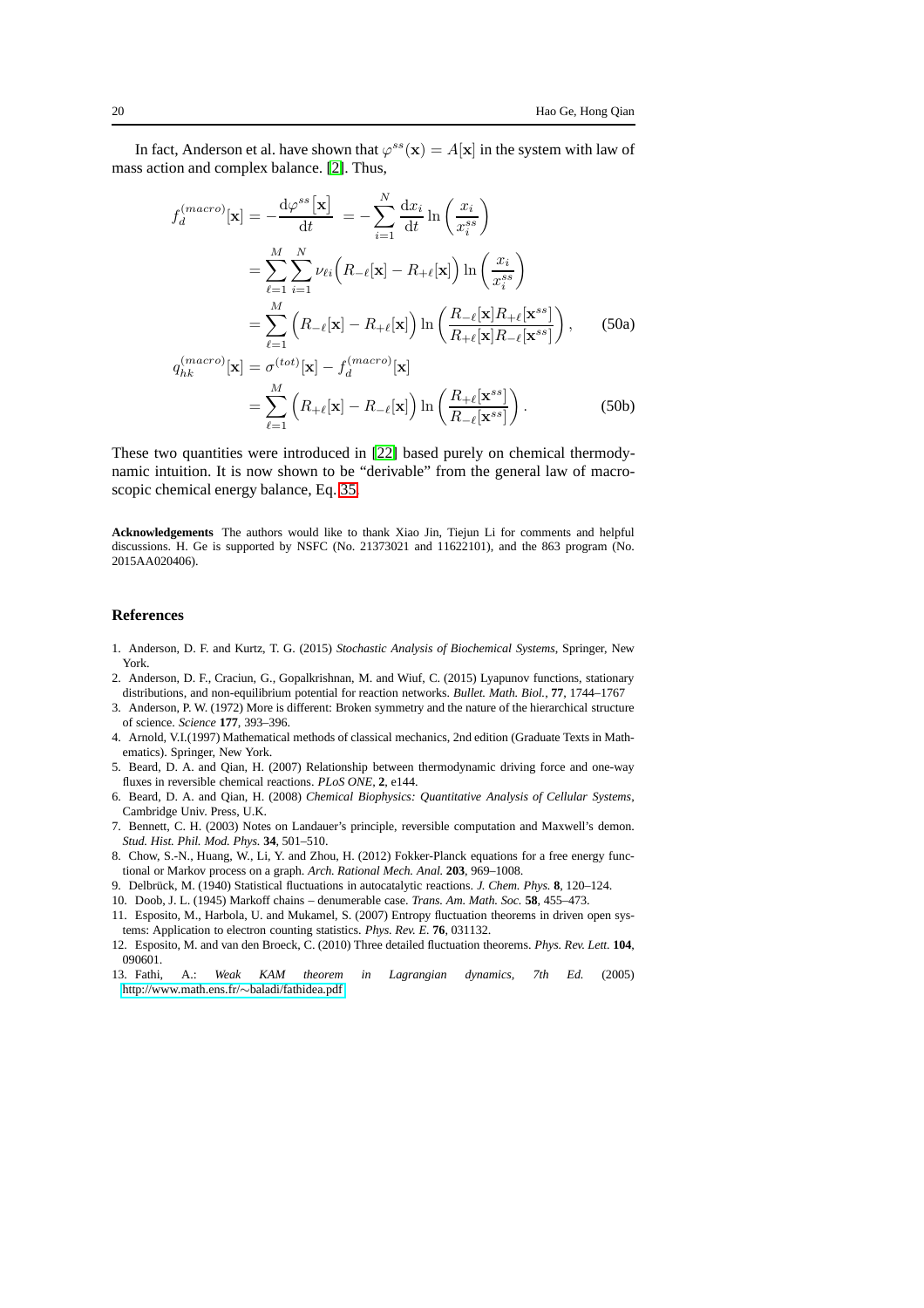- <span id="page-20-14"></span><span id="page-20-6"></span>14. Feinberg, M. (1972) Complex balancing in general kinetic systems. *Arch. Rational Mech. Anal.* **49**, 187–194.
- <span id="page-20-7"></span>15. Feng, J. and Kurtz, T.G.: *Large deviation for stochastic processes. Math. Surveys and Mono- graphs 131* (Amer. Math. Soc., Providence, 2006)
- 16. Feinberg, M. (1991) Some recent results in chemical reaction network theory. In *Patterns and Dynamics in Reactive Media*, Aris, R., Aronson, D. G. and Swinney, H. L. eds., Springer-Verlag, New York, pp. 43–70.
- <span id="page-20-10"></span>17. Freidlin, M. I. and Wentzell, A. D. *Random Perturbations of Dynamical Systems* (Spinger, New York, 1998)
- <span id="page-20-12"></span>18. Galstyan, V. and Saakian, D. B. (2012) Dynamics of the chemical master equation, a strip of chains of equations in d-dimensional space. *Phys. Rev. E.* **86**, 011125.
- <span id="page-20-9"></span>19. Ge, H. and Qian, H. (2010) The physical origins of entropy production, free energy dissipation and their mathematical representations. *Phys. Rev. E* **81**, 051133.
- 20. Ge, H. and Qian, H. (2012) Landscapes of non-gradient dynamics without detailed balance: Stable limit cycles and multiple attractors. *Chaos*, **22**, 023140.
- <span id="page-20-19"></span>21. Ge, H. and Qian, H. (2013) Heat dissipation and nonequilibrium thermodynamics of quasi-steady states and open driven steady state. *Phys. Rev. E.* **87**, 062125.
- <span id="page-20-8"></span>22. Ge, H. and Qian, H. (2015) Nonequilibrium thermodynamic formalism of nonlinear chemical reaction systems: I. Waage-Guldbergs law of mass action. *arXiv: 1601.03158*.
- 23. Ge, H., Qian, M. and Qian, H. (2012) Stochastic theory of nonequilibrium steady states (Part II): Applications in chemical biophysics. *Phys. Rep.* **510**, 87–118.
- <span id="page-20-18"></span><span id="page-20-2"></span>24. Gillespie, D. T. (2007) Stochastic simulation of chemical kinetics. *Annu. Rev. Phys. Chem.* **58**, 35–55. 25. Hatano, T. and Sasa, S. (2001) Steady-state thermodynamics of Langevin systems. *Phys. Rev. Lett.*
- **86**, 3463. 26. Hill, T. L. (1983) Some general principles in free energy transduction. *Proc. Natl. Acad. Sci. USA* **80**,
- <span id="page-20-4"></span>2922–2925. 27. Horn, F. and Jackson, R. (1972) General mass action kinetics. *Arch. Rational Mech. Anal.* **47**, 81–116.
- <span id="page-20-5"></span>28. Horn, F. (1972) Necessary and sufficient conditions for complex balancing in chemical kinetics. *Arch. Rational Mech. Anal.* **49**, 172–186.
- <span id="page-20-11"></span>29. Hu, G. (1986) Lyapounov function and stationary probability distributions. *Zeit. Phys. B Condensed Matter* **65**, 103–106.
- <span id="page-20-15"></span>30. Ishii, H. and Mitake, H.: Representation formulas for solutions of Hamilton-Jacobi equations with convex Hamiltonians. *Indiana Univ. Math. J.* 56(5), 2159-2184 (2007)
- <span id="page-20-21"></span>31. Jiang, D. Q., Qian, M. and Qian, M.P. (2004) Mathematical Theory of Nonequilibrium Steady States, Lecture Notes in Mathematics Vol. 1833. Springer-Verlag, Berlin.
- <span id="page-20-16"></span>32. Van Kampen, N.G.: A power series expansion of the master equations. Can. J. Phys. 39, 551-567 (1961)
- <span id="page-20-17"></span>33. Kirkwood, J. G. (1935) Statistical mechanics of fluid mixtures. *J. Chem. Phys.* **3**, 300–313.
- <span id="page-20-3"></span>34. Keizer, J.: Statistical thermodynamics of nonequilibrium processes. New York: Springer- Verlag 1987
- 35. Kurtz, T. G. (1978) Strong approximation theorems for density dependent Markov chains. *Stoc. Proc. Appl.* 6, 223-240
- <span id="page-20-13"></span>36. Landau, L.D. and Lifshitz, E.M. (1976) Mechanics, 3rd Edition: Volume 1 (Course of Theoretical Physics). Butterworth-Heinemann
- 37. Landauer, R. (1961) Irreversibility and heat generation in the computing process. *IBM J. Res.* **5**, 183– 191.
- 38. Lee, L. W., Yin, L., Zhu. X. M. and Ao, P. (2007) Generic enzymatic rate equation under living conditions. *J. Biol. Sys.* **15**, 495–514.
- <span id="page-20-1"></span>39. Leontovich, M. A. (1935) Basic equations of kinetic gas theory from the viewpoint of the theory of random processes. *J. Exp. Theoret. Phys.* **5**, 211–231.
- <span id="page-20-20"></span><span id="page-20-0"></span>40. Lewis, G. N. (1925) A new principle of equilibrium. *Proc. Natl. Acad. Sci. USA* **11** 179–183.
- 41. Moerner, W. E. (2015) Single-molecule spectroscopy, imaging, and photocontrol: Foundations for super-resolution microscopy (Nobel lecture). *Angew. Chem. Int. Ed.* **54**, 8067–8093.
- <span id="page-20-22"></span>42. Othmer, H. G. (1976) Nonuniqueness of equilibria in closed reaction systems. *Chem. Engng. Sci.* **31**, 993–1003.
- 43. Polettini, M., Wachtel, A. and Esposito, M. (2015) Dissipation in noisy chemical networks: The role of deficiency. [arXiv:1507.00058](http://arxiv.org/abs/1507.00058)
- 44. Polettini, M. and Esposito, M. (2014) Irreversible thermodynamics of open chemical networks. I. Emergent cycles and broken conservation laws. *J. Chem. Phys.* **141**, 024117.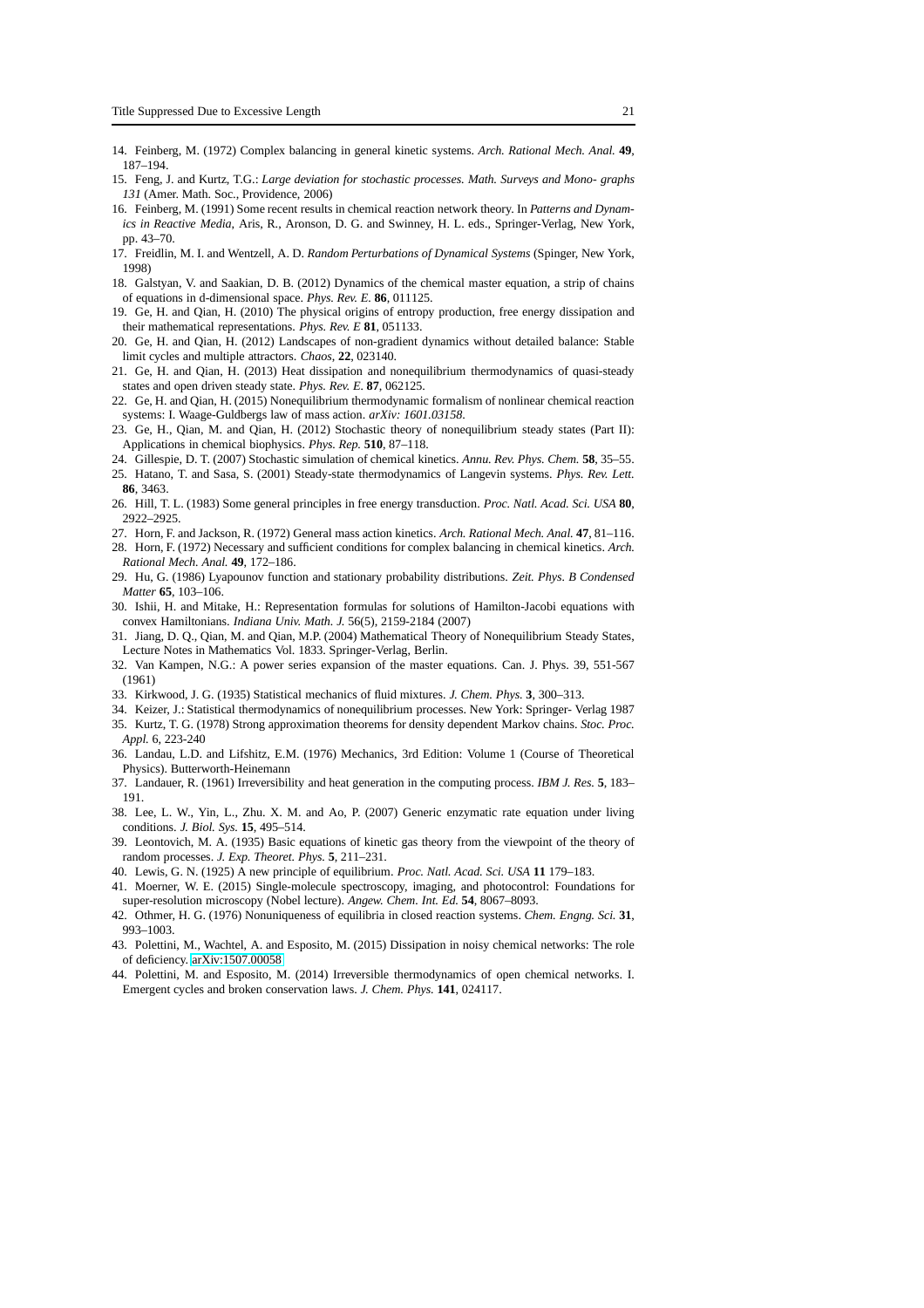- <span id="page-21-0"></span>45. Qian, H. (2014) The zeroth law of thermodynamics and volume-preserving conservative system in equilibrium with stochastic damping. *Phys. Lett. A*, **378**, 609–616.
- <span id="page-21-4"></span>46. Qian, H. and Beard, D. A. (2005) Thermodynamics of stoichiometric biochemical networks in living systems far from equilibrium. *Biophys. Chem.* **114**, 213–220.
- <span id="page-21-8"></span>47. Qian, H., Beard, D. A. and Liang, S.-D. (2003) Stoichiometric network theory for nonequilibrium biochemical systems. *Eur. J. Biochem.* **270**, 415–421.
- <span id="page-21-1"></span>48. Qian, H., Kjelstrup, S., Kolomeisky, A. B. and Bedeaux, D. (2016) Entropy production in mesoscopic stochastic thermodynamics: nonequilibrium kinetic cycles driven by chemical potentials, temperatures, and mechanical forces. (2016) *J. Phys.: Cond. Matt.*, **28**, 153004.
- 49. Santillán, M. and Qian, H. (2011) Irreversible thermodynamics in multiscale stochastic dynamical systems. *Phys. Rev. E* **83**, 041130.
- <span id="page-21-7"></span>50. Schuster, S. and Schuster, R. (1989) A generalization of Wegscheider's condition: Implications for properties of steady states and for quasi-steady-state approximation. *J. Math. Chem.* **3**, 25–42.
- <span id="page-21-2"></span>51. Shapiro, N. Z. and Shapley, L. S. (1965) Mass action laws and the Gibbs free energy function. *J. S.I.A.M.* **13**, 353–375.
- <span id="page-21-5"></span>52. Shear, D. B. (1967) An analog of the Boltzmann H-theorem (a Lyapunov function) for systems of coupled chemical reactions. *J. Theoret. Biol.* **16**, 212–228.
- <span id="page-21-6"></span>53. Shear, D. B. (1968) Stability and uniqueness of the equilibrium point in chemical reaction systems. *J. Chem. Phys.* **48**, 4144–4147.
- <span id="page-21-3"></span>54. Shwartz, A. and Weiss, A.: (1995) *Large Deviations for Performance Analysis*, Chapman & Hall 55. Vellela, M. and Qian, H. (2009) Stochastic dynamics and nonequilibrium thermodynamics of a
- bistable chemical system: The Schl´'ogl model revisited. *J. Roy. Soc. Interf.* **6**, 925–940.